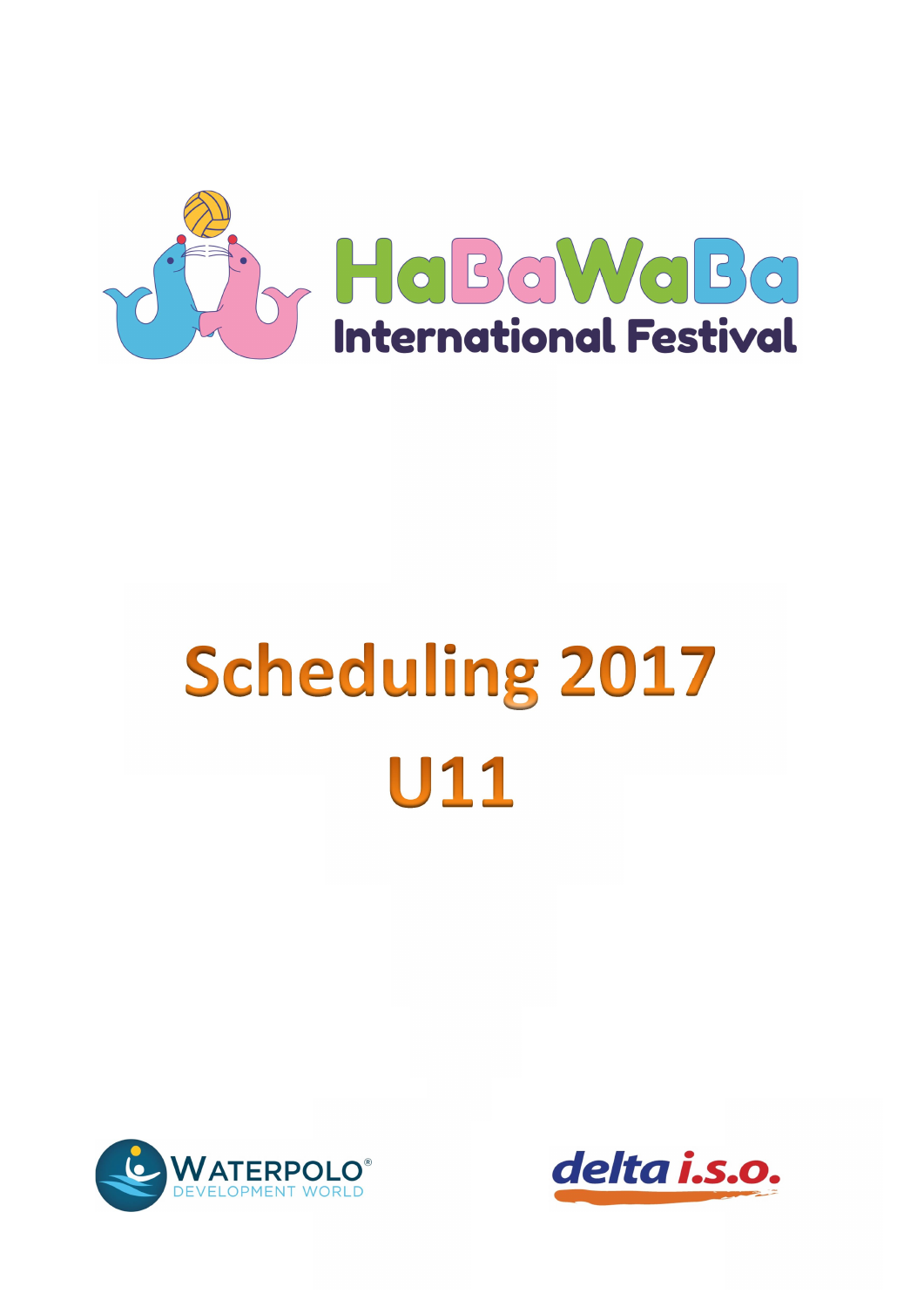# **DAY 1**

# **DAY 1 26/06/2017**

| Time  | Field N. 1                        |                              |                   | Time  | Field N. 2                      |                                        |                   |
|-------|-----------------------------------|------------------------------|-------------------|-------|---------------------------------|----------------------------------------|-------------------|
|       | Team A                            | Team B                       | Phase             |       | Team A                          | Team B                                 | Phase             |
| 08:00 | <b>PRESIDENT SQUALI</b>           | GALATASARAY                  | Round Robin 1 U11 | 08:00 | <b>BLU 3000</b>                 | <b>ANDREA DORIA</b>                    | Round Robin 1 U11 |
| 08:30 | <b>BIG TEAM ARENZANO</b>          | <b>ACQUATICA TORINO</b>      | Round Robin 1 U11 | 08:30 | <b>CHAMPAGNE- ARDENNE</b>       | <b>ORTIGIA RANOCCHI</b>                | Round Robin 1 U11 |
| 09:00 | <b>NUOTATORI GENOVESI BIANCHI</b> | RAVATTI-CAMOGLI              | Round Robin 1 U11 | 09:00 | <b>GLADIATORI ROMA VIS NOVA</b> | PRO RECCO ACADEMY                      | Round Robin 1 U11 |
| 09:30 | LUGANO PN U11                     | <b>FAMILA MURI ANTICHI</b>   | Round Robin 1 U11 | 09:30 | RN SAVONA U11                   | <b>PRETORIANI ZERO9</b>                | Round Robin 1 U11 |
| 10:00 | <b>BOGLIASCO BENE U11/B</b>       | <b>ETRURIA SQUALI</b>        | Round Robin 1 U11 | 10:00 | POSILLIPO COCCODRILLI           | <b>AVUS SZOMBATHELY</b>                | Round Robin 1 U11 |
| 10:30 | MUHLOUSE 2006                     | PSN ZRT. SPORTISKOLA (PECSI) | Round Robin 1 U11 | 10:30 | AS MONACO                       | <b>SZOLNOK WATER POLO</b>              | Round Robin 1 U11 |
| 11:00 | <b>SAN GILIAN ASC</b>             | <b>SGOMBRI PN TRIESTE</b>    | Round Robin 1 U11 | 11:00 | <b>CAIMANI IMPERIA</b>          | <b>RN FLORENTIA</b>                    | Round Robin 1 U11 |
| 11:30 | <b>CANOTTIERI ARNO PISA</b>       | <b>BLU FROG-COMO</b>         | Round Robin 1 U11 | 11:30 | ANTARES NUOTO LATINA PIRATI     | <b>MWP ROUGE</b>                       | Round Robin 1 U11 |
| 12:00 | <b>SC QUINTO BIANCHI</b>          | POSILLIPO CAIMANI            | Round Robin 1 U11 | 12:00 | <b>RN SALERNO DRAGHI</b>        | <b>ROMA VIS NOVA</b>                   | Round Robin 1 U11 |
| 12:30 | LASAGNA 90                        | PRESIDENT COCCODRILLI        | Round Robin 1 U11 | 12:30 | <b>GALATASARAY B</b>            | <b>CABASSI RN CARPI</b>                | Round Robin 1 U11 |
| 13:00 | <b>ROMAN SPORT CITY</b>           | PESCARA PALLANUOTO           | Round Robin 1 U11 | 13:00 | <b>FTC U11/2</b>                | SORI                                   | Round Robin 1 U11 |
| 13:30 |                                   |                              |                   | 13:30 | PATRAS N.C. POSEIDON            | <b>GABBIANI PERUGIA</b>                | Round Robin 1 U11 |
| 14:00 |                                   |                              |                   | 14:00 |                                 |                                        |                   |
| 14:30 |                                   |                              |                   | 14:30 |                                 |                                        |                   |
| 15:00 |                                   |                              |                   | 15:00 |                                 |                                        |                   |
| 15:30 | <b>WP BARI 2007</b>               | LITTLE SHARKS-VENERE AZZURRA | Round Robin 1 U11 | 15:30 | <b>FTC U11/1</b>                | <b>CACHALOTS</b>                       | Round Robin 1 U11 |
| 16:00 | <b>MONZA RED CRABS</b>            | <b>BOGLIASCO BENE U11A</b>   | Round Robin 1 U11 | 16:00 | NUOTATORI GENOVESI AZZURRI      | AQAMANAGEMENT "B"                      | Round Robin 1 U11 |
| 16:30 | CLUB AQUATICO PESCARA U11         | <b>MANIANPAMA</b>            | Round Robin 1 U11 | 16:30 | <b>ONDABLU DALMINE</b>          | VK LJUBLJANA SLOVAN                    | Round Robin 1 U11 |
| 17:00 | <b>NUOTO CATANIA</b>              | <b>WP BARI</b>               | Round Robin 1 U11 | 17:00 | <b>RN SALERNO PIRANHA</b>       | <b>CAMPUS ROMA</b>                     | Round Robin 1 U11 |
| 17:30 | GALATASARAY                       | <b>WATERPOLO HELIOS</b>      | Round Robin 1 U11 | 17:30 | ORTIGIA RANOCCHI                | PALLANUOTO COMO                        | Round Robin 1 U11 |
| 18:00 | <b>ACQUATICA TORINO</b>           | <b>MONZA WHITE CRABS</b>     | Round Robin 1 U11 | 18:00 | PRO RECCO ACADEMY               | <b>KSI BLUE SHARKS</b>                 | Round Robin 1 U11 |
| 18:30 | RAVATTI-CAMOGLI                   | <b>GLADIATORI ZERO9</b>      | Round Robin 1 U11 | 18:30 | RN SAVONA U11                   | <b>I PISTOLAS SP MANTOVA</b>           | Round Robin 1 U11 |
| 19:00 | <b>FAMILA MURI ANTICHI</b>        | <b>ACADEMY RAPALLO</b>       | Round Robin 1 U11 | 19:00 | POSILLIPO COCCODRILLI           | <b>CERCLE DES NAGEURS DE MARSEILLE</b> | Round Robin 1 U11 |
| 19:30 | <b>BOGLIASCO BENE U11/B</b>       | <b>ETHNIKOS PIRAEUS</b>      | Round Robin 1 U11 | 19:30 | AS MONACO                       | PN SALERNO U11                         | Round Robin 1 U11 |
| 20:00 | MUHLOUSE 2006                     | <b>SC QUINTO ROSSI</b>       | Round Robin 1 U11 | 20:00 | <b>CAIMANI IMPERIA</b>          | ZF-EGER U11                            | Round Robin 1 U11 |
| 20:30 | SAN GILJAN ASC                    | <b>NEWPORT BEACH SAILORS</b> | Round Robin 1 U12 | 20:30 | A.O. KASTELLAS                  | <b>RN SALERNO PIRANHA</b>              | Round Robin 1 U12 |

| Time  | Field N. 1                        |                              |                   |  |  |  |  |  |  |
|-------|-----------------------------------|------------------------------|-------------------|--|--|--|--|--|--|
|       | Team A                            | Team B                       | Phase             |  |  |  |  |  |  |
| 08:00 | PRESIDENT SQUALI                  | GALATASARAY                  | Round Robin 1 U11 |  |  |  |  |  |  |
| 08:30 | <b>BIG TEAM ARENZANO</b>          | <b>ACQUATICA TORINO</b>      | Round Robin 1 U11 |  |  |  |  |  |  |
| 09:00 | <b>NUOTATORI GENOVESI BIANCHI</b> | RAVATTI-CAMOGLI              | Round Robin 1 U11 |  |  |  |  |  |  |
| 09:30 | LUGANO PN U11                     | <b>FAMILA MURI ANTICHI</b>   | Round Robin 1 U11 |  |  |  |  |  |  |
| 10:00 | <b>BOGLIASCO BENE U11/B</b>       | ETRURIA SQUALI               | Round Robin 1 U11 |  |  |  |  |  |  |
| 10:30 | MUHLOUSE 2006                     | PSN ZRT. SPORTISKOLA (PECSI) | Round Robin 1 U11 |  |  |  |  |  |  |
| 11:00 | SAN GILJAN ASC                    | <b>SGOMBRI PN TRIESTE</b>    | Round Robin 1 U11 |  |  |  |  |  |  |
| 11:30 | CANOTTIERI ARNO PISA              | <b>BLU FROG-COMO</b>         | Round Robin 1 U11 |  |  |  |  |  |  |
| 12:00 | <b>SC QUINTO BIANCHI</b>          | POSILLIPO CAIMANI            | Round Robin 1 U11 |  |  |  |  |  |  |
| 12:30 | LASAGNA 90                        | PRESIDENT COCCODRILLI        | Round Robin 1 U11 |  |  |  |  |  |  |
| 13:00 | <b>ROMAN SPORT CITY</b>           | PESCARA PALLANUOTO           | Round Robin 1 U11 |  |  |  |  |  |  |
| 13:30 |                                   |                              |                   |  |  |  |  |  |  |
| 14:00 |                                   |                              |                   |  |  |  |  |  |  |
| 14:30 |                                   |                              |                   |  |  |  |  |  |  |
| 15:00 |                                   |                              |                   |  |  |  |  |  |  |
| 15:30 | <b>WP BARI 2007</b>               | LITTLE SHARKS-VENERE AZZURRA | Round Robin 1 U11 |  |  |  |  |  |  |
| 16:00 | <b>MONZA RED CRABS</b>            | <b>BOGLIASCO BENE U11A</b>   | Round Robin 1 U11 |  |  |  |  |  |  |
| 16:30 | <b>CLUB AQUATICO PESCARA U11</b>  | <b>MANIANPAMA</b>            | Round Robin 1 U11 |  |  |  |  |  |  |
| 17:00 | NUOTO CATANIA                     | <b>WP BARI</b>               | Round Robin 1 U11 |  |  |  |  |  |  |
| 17:30 | GALATASARAY                       | <b>WATERPOLO HELIOS</b>      | Round Robin 1 U11 |  |  |  |  |  |  |
| 18:00 | <b>ACQUATICA TORINO</b>           | <b>MONZA WHITE CRABS</b>     | Round Robin 1 U11 |  |  |  |  |  |  |
| 18:30 | RAVATTI-CAMOGLI                   | <b>GLADIATORI ZERO9</b>      | Round Robin 1 U11 |  |  |  |  |  |  |
| 19:00 | <b>FAMILA MURI ANTICHI</b>        | <b>ACADEMY RAPALLO</b>       | Round Robin 1 U11 |  |  |  |  |  |  |
| 19:30 | <b>BOGLIASCO BENE U11/B</b>       | <b>ETHNIKOS PIRAEUS</b>      | Round Robin 1 U11 |  |  |  |  |  |  |
| 20:00 | MUHLOUSE 2006                     | SC QUINTO ROSSI              | Round Robin 1 U11 |  |  |  |  |  |  |
| 20:30 | SAN GILJAN ASC                    | <b>NEWPORT BEACH SAILORS</b> | Round Robin 1 U12 |  |  |  |  |  |  |

| Time  |                              | Field N. 3                |                   | Time  | Field N.4                              |                             |                   |
|-------|------------------------------|---------------------------|-------------------|-------|----------------------------------------|-----------------------------|-------------------|
|       | Team A                       | Team B                    | Phase             |       | Team A                                 | Team B                      | Phase             |
| 08:00 | PRESIDENT COCCODRILLI        | <b>ORTIGIA GAMBERETTI</b> | Round Robin 1 U11 | 08:00 | <b>CABASSI PN CARPI</b>                | <b>DVSE POLOSULI</b>        | Round Robin 1 U11 |
| 08:30 | PESCARA PALLANUOTO           | <b>CSS N.1 BUCHAREST</b>  | Round Robin 1 U11 | 08:30 | SORI                                   | SWIM ACADEMY 06             | Round Robin 1 U11 |
| 09:00 | LITTLE SHARKS-VENERE AZZURRA | <b>AQUADEMIA</b>          | Round Robin 1 U11 | 09:00 | <b>GABBIANI PERUGIA</b>                | <b>WATERPOLIS LARIANO</b>   | Round Robin 1 U11 |
| 09:30 | NUOTO VICENZA                | <b>MONZA RED CRABS</b>    | Round Robin 1 U11 | 09:30 | ANTARES NUOTO LATINA SQUALI            | <b>FTC U11/1</b>            | Round Robin 1 U11 |
| 10:00 | <b>ANPI MY SPORT</b>         | CLUB AQUATICO PESCARA U11 | Round Robin 1 U11 | 10:00 | <b>OLYMPIC NICE 1</b>                  | NUOTATORI GENOVESI AZZURRI  | Round Robin 1 U11 |
| 10:30 | <b>MWP BLANC</b>             | <b>NUOTO CATANIA</b>      | Round Robin 1 U11 | 10:30 | AVENGERS-LIVRY GARGAN                  | <b>ONDABLU DALMINE</b>      | Round Robin 1 U11 |
| 11:00 | <b>WATERPOLO HELIOS</b>      | U11 L'ISLE-ADAM           | Round Robin 1 U11 | 11:00 | <b>CAMPUS ROMA</b>                     | <b>BOGLIASCO BENE U11A</b>  | Round Robin 1 U11 |
| 11:30 | <b>MONZA WHITE CRABS</b>     | LATINA PN AQUILOTTI       | Round Robin 1 U11 | 11:30 | PALLANUOTO COMO                        | <b>MANIANPAMA</b>           | Round Robin 1 U11 |
| 12:00 | <b>GLADIATORI ZERO9</b>      | <b>GRIFONI-PERUGIA</b>    | Round Robin 1 U11 | 12:00 | <b>KSI BLUE SHARKS</b>                 | <b>WP BARI</b>              | Round Robin 1 U11 |
| 12:30 | <b>ACADEMY RAPALLO</b>       | AKROSPORT ROMA PN         | Round Robin 1 U11 | 12:30 | I PISTOLAS SP MANTOVA                  | PRESIDENT SQUALI            | Round Robin 1 U11 |
| 13:00 | <b>ETHNIKOS PIRAEUS</b>      | SPORTING CLUB FLEGREO     | Round Robin 1 U11 | 13:00 | <b>CERCLE DES NAGEURS DE MARSEILLE</b> | <b>BIG TEAM ARENZANO</b>    | Round Robin 1 U11 |
| 13:30 |                              |                           |                   | 13:30 | PN SALERNO U11                         | NUOTATORI GENOVESI BIANCHI  | Round Robin 1 U11 |
| 14:00 |                              |                           |                   | 14:00 |                                        |                             |                   |
| 14:30 |                              |                           |                   | 14:30 |                                        |                             |                   |
| 15:00 |                              |                           |                   | 15:00 |                                        |                             |                   |
| 15:30 | <b>SC QUINTO ROSSI</b>       | <b>TRIGLIE PN TRIESTE</b> | Round Robin 1 U11 | 15:30 | ZF-EGER U11                            | LUGANO PN U11               | Round Robin 1 U11 |
| 16:00 | SPORTIVA STURLA              | AQAMANAGEMENT "A"         | Round Robin 1 U11 | 16:00 | <b>ETRURIA SQUALI</b>                  | <b>MWP ROUGE</b>            | Round Robin 1 U11 |
| 16:30 | <b>NEWPORT BEACH SAILORS</b> | SWIM ACADEMY 07           | Round Robin 1 U11 | 16:30 | PSN ZRT. SPORTISKOLA (PECSI)           | ROMA VIS NOVA               | Round Robin 1 U11 |
| 17:00 | <b>VK PRIMORAC</b>           | POSILLIPO CAIMANI         | Round Robin 1 U11 | 17:00 | <b>SGOMBRI PN TRIESTE</b>              | <b>ANDREA DORIA</b>         | Round Robin 1 U11 |
| 17:30 | ORTIGIA GAMBERETTI           | <b>SAN MAURO NUOTO</b>    | Round Robin 1 U11 | 17:30 | SWIM ACADEMY 06                        | <b>CANOTTIERI ARNO PISA</b> | Round Robin 1 U11 |
| 18:00 | <b>CSS N.1 BUCHAREST</b>     | <b>SZVPS SZEGED</b>       | Round Robin 1 U11 | 18:00 | <b>WATERPOLIS LARIANO</b>              | <b>SC QUINTO BIANCHI</b>    | Round Robin 1 U11 |
| 18:30 | <b>AQUADEMIA</b>             | SWIM ACTION PE U11        | Round Robin 1 U11 | 18:30 | ANTARES NUOTO LATINA SQUALI            | LASAGNA 90                  | Round Robin 1 U11 |
| 19:00 | <b>NUOTO VICENZA</b>         | MULHOUSE 2007             | Round Robin 1 U11 | 19:00 | <b>OLYMPIC NICE 1</b>                  | <b>ROMAN SPORT CITY</b>     | Round Robin 1 U11 |
| 19:30 | <b>ANPI MY SPORT</b>         | CLUB NATACIÓ BARCELONA    | Round Robin 1 U11 | 19:30 | AVENGERS-LIVRY GARGAN                  | <b>WP BARI 2007</b>         | Round Robin 1 U11 |
| 20:00 | <b>MWP BLANC</b>             | PATRAS N.C. APOLLON       | Round Robin 1 U11 | 20:00 |                                        |                             |                   |
| 20:30 |                              |                           |                   | 20:30 |                                        |                             |                   |

| DAY |  |
|-----|--|
|-----|--|

| Time  | Field N. 3                   |                           |                   |       |  |  |  |  |  |
|-------|------------------------------|---------------------------|-------------------|-------|--|--|--|--|--|
|       | Team A                       | Team B                    | Phase             | Time  |  |  |  |  |  |
| 08:00 | PRESIDENT COCCODRILLI        | <b>ORTIGIA GAMBERETTI</b> | Round Robin 1 U11 | 08:00 |  |  |  |  |  |
| 08:30 | PESCARA PALLANUOTO           | <b>CSS N.1 BUCHAREST</b>  | Round Robin 1 U11 | 08:30 |  |  |  |  |  |
| 09:00 | LITTLE SHARKS-VENERE AZZURRA | <b>AQUADEMIA</b>          | Round Robin 1 U11 | 09:00 |  |  |  |  |  |
| 09:30 | <b>NUOTO VICENZA</b>         | <b>MONZA RED CRABS</b>    | Round Robin 1 U11 | 09:30 |  |  |  |  |  |
| 10:00 | ANPI MY SPORT                | CLUB AQUATICO PESCARA U11 | Round Robin 1 U11 | 10:00 |  |  |  |  |  |
| 10:30 | <b>MWP BLANC</b>             | <b>NUOTO CATANIA</b>      | Round Robin 1 U11 | 10:30 |  |  |  |  |  |
| 11:00 | <b>WATERPOLO HELIOS</b>      | U11 L'ISLE-ADAM           | Round Robin 1 U11 | 11:00 |  |  |  |  |  |
| 11:30 | <b>MONZA WHITE CRABS</b>     | LATINA PN AQUILOTTI       | Round Robin 1 U11 | 11:30 |  |  |  |  |  |
| 12:00 | <b>GLADIATORI ZERO9</b>      | <b>GRIFONI-PERUGIA</b>    | Round Robin 1 U11 | 12:00 |  |  |  |  |  |
| 12:30 | <b>ACADEMY RAPALLO</b>       | AKROSPORT ROMA PN         | Round Robin 1 U11 | 12:30 |  |  |  |  |  |
| 13:00 | <b>ETHNIKOS PIRAEUS</b>      | SPORTING CLUB FLEGREO     | Round Robin 1 U11 | 13:00 |  |  |  |  |  |
| 13:30 |                              |                           |                   | 13:30 |  |  |  |  |  |
| 14:00 |                              |                           |                   | 14:00 |  |  |  |  |  |
| 14:30 |                              |                           |                   | 14:30 |  |  |  |  |  |
| 15:00 |                              |                           |                   | 15:00 |  |  |  |  |  |
| 15:30 | SC QUINTO ROSSI              | TRIGLIE PN TRIESTE        | Round Robin 1 U11 | 15:30 |  |  |  |  |  |
| 16:00 | SPORTIVA STURLA              | AQAMANAGEMENT "A"         | Round Robin 1 U11 | 16:00 |  |  |  |  |  |
| 16:30 | <b>NEWPORT BEACH SAILORS</b> | SWIM ACADEMY 07           | Round Robin 1 U11 | 16:30 |  |  |  |  |  |
| 17:00 | <b>VK PRIMORAC</b>           | POSILLIPO CAIMANI         | Round Robin 1 U11 | 17:00 |  |  |  |  |  |
| 17:30 | ORTIGIA GAMBERETTI           | SAN MAURO NUOTO           | Round Robin 1 U11 | 17:30 |  |  |  |  |  |
| 18:00 | <b>CSS N.1 BUCHAREST</b>     | <b>SZVPS SZEGED</b>       | Round Robin 1 U11 | 18:00 |  |  |  |  |  |
| 18:30 | <b>AQUADEMIA</b>             | SWIM ACTION PE U11        | Round Robin 1 U11 | 18:30 |  |  |  |  |  |
| 19:00 | <b>NUOTO VICENZA</b>         | MULHOUSE 2007             | Round Robin 1 U11 | 19:00 |  |  |  |  |  |
| 19:30 | ANPI MY SPORT                | CLUB NATACIÓ BARCELONA    | Round Robin 1 U11 | 19:30 |  |  |  |  |  |
| 20:00 | <b>MWP BLANC</b>             | PATRAS N.C. APOLLON       | Round Robin 1 U11 | 20:00 |  |  |  |  |  |
| 20:30 |                              |                           |                   | 20:30 |  |  |  |  |  |

| DAY 1 |                           |                                 |                   |
|-------|---------------------------|---------------------------------|-------------------|
| Time  |                           | Field N. 5 (Le Vele)            |                   |
|       | Team A                    | Team B                          | Phase             |
| 08:00 | SPORTING CLUB FLEGREO     | YBL WPC                         | Round Robin 1 U11 |
| 08:30 | <b>ABDA BRASIL</b>        | <b>TRIGLIE PN TRIESTE</b>       | Round Robin 1 U11 |
| 09:00 | SWIM ACADEMY 07           | <b>BERGAMO</b>                  | Round Robin 1 U11 |
| 09:30 | <b>PAN SHARKS</b>         | SPORTIVA STURLA                 | Round Robin 1 U11 |
| 10:00 | <b>OLYMPIC NICE 2</b>     | <b>VK PRIMORAC</b>              | Round Robin 1 U11 |
| 10:30 | SAN MAURO NUOTO           | <b>CACHALOTS</b>                | Round Robin 1 U11 |
| 11:00 | <b>SZVPS SZEGED</b>       | AQAMANAGEMENT "B"               | Round Robin 1 U11 |
| 11:30 | SWIM ACTION PE U11        | VK LIUBLIANA SLOVAN             | Round Robin 1 U11 |
| 12:00 | MULHOUSE 2007             | A.O. KASTELLAS                  | Round Robin 1 U11 |
| 12:30 | CLUB NATACIÓ BARCELONA    | <b>CHAMPAGNE- ARDENNE</b>       | Round Robin 1 U11 |
| 13:00 | PATRAS N.C. APOLLON       | <b>GLADIATORI ROMA VIS NOVA</b> | Round Robin 1 U11 |
| 13:30 |                           |                                 |                   |
| 14:00 |                           |                                 |                   |
| 14:30 |                           |                                 |                   |
| 15:00 |                           |                                 |                   |
| 15:30 | PRETORIANI ZERO9          | U11 L'ISLE-ADAM                 | Round Robin 1 U11 |
| 16:00 | <b>AVUS SZOMBATHELY</b>   | LATINA PN AQUILOTTI             | Round Robin 1 U11 |
| 16:30 | <b>SZOLNOK WATER POLO</b> | <b>GRIFONI-PERUGIA</b>          | Round Robin 1 U11 |
| 17:00 | <b>RN FLORENTIA</b>       | AKROSPORT ROMA PN               | Round Robin 1 U11 |
| 17:30 | YBL WPC                   | ANTARES NUOTO LATINA PIRATI     | Round Robin 1 U11 |
| 18:00 | <b>ABDA BRASIL</b>        | <b>RN SALERNO DRAGHI</b>        | Round Robin 1 U11 |
| 18:30 | <b>BERGAMO</b>            | <b>BLU 3000</b>                 | Round Robin 1 U11 |
| 19:00 | <b>PAN SHARKS</b>         | <b>GALATASARAY B</b>            | Round Robin 1 U11 |
| 19:30 | PIRANHAS-COMITE' DU RHONE | <b>FTC U11/2</b>                | Round Robin 1 U11 |
| 20:00 | <b>OLYMPIC NICE 2</b>     | PATRAS N.C. POSEIDON            | Round Robin 1 U11 |
| 20:30 |                           |                                 |                   |

# **26/06/2017**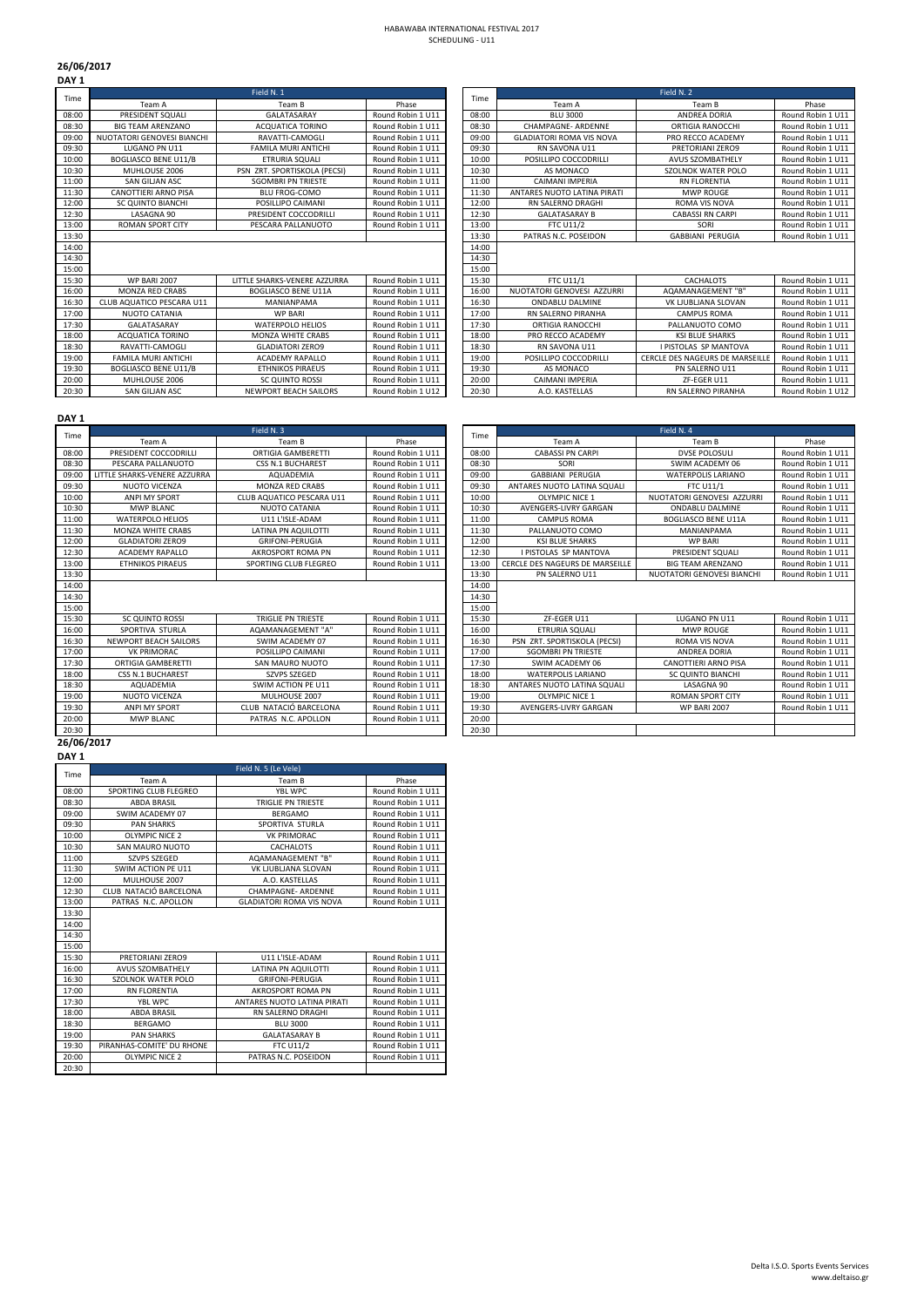| DAY <sub>2</sub> |                              |                                 |                   |            |       |                                 |                              |                   |            |
|------------------|------------------------------|---------------------------------|-------------------|------------|-------|---------------------------------|------------------------------|-------------------|------------|
| Time             |                              | Field N. 1                      |                   |            | Time  |                                 | Field N. 2                   |                   |            |
|                  | Team A                       | Team B                          | Phase             | Match Game |       | Team A                          | Team B                       | Phase             | Match Game |
| 08:00            | RN SAVONA U11                | U11 L'ISLE-ADAM                 | Round Robin 1 U11 |            | 08:00 | <b>NUOTO VICENZA</b>            | <b>BOGLIASCO BENE U11A</b>   | Round Robin 1 U11 |            |
| 08:30            | POSILLIPO COCCODRILLI        | LATINA PN AQUILOTTI             | Round Robin 1 U11 |            | 08:30 | <b>ANPI MY SPORT</b>            | <b>MANIANPAMA</b>            | Round Robin 1 U11 |            |
| 09:00            | AS MONACO                    | <b>GRIFONI-PERUGIA</b>          | Round Robin 1 U11 |            | 09:00 | <b>MWP BLANC</b>                | <b>WP BARI</b>               | Round Robin 1 U11 |            |
| 09:30            | CAIMANI IMPERIA              | AKROSPORT ROMA PN               | Round Robin 1 U11 |            | 09:30 | <b>I PISTOLAS SP MANTOVA</b>    | GALATASARAY                  | Round Robin 1 U11 |            |
| 10:00            | <b>ETHNIKOS PIRAEUS</b>      | YBL WPC                         | Round Robin 1 U11 |            | 10:00 | CERCLE DES NAGEURS DE MARSEILLE | ACQUATICA TORINO             | Round Robin 1 U11 |            |
| 10:30            | <b>SC QUINTO ROSSI</b>       | <b>ABDA BRASIL</b>              | Round Robin 1 U11 |            | 10:30 | PN SALERNO U11                  | RAVATTI-CAMOGLI              | Round Robin 1 U11 |            |
| 11:00            | <b>NEWPORT BEACH SAILORS</b> | <b>BERGAMO</b>                  | Round Robin 1 U11 |            | 11:00 | ZF-EGER U11                     | <b>FAMILA MURI ANTICHI</b>   | Round Robin 1 U11 |            |
| 11:30            | <b>SC QUINTO BIANCHI</b>     | <b>VK PRIMORAC</b>              | Round Robin 1 U11 |            | 11:30 | ANTARES NUOTO LATINA PIRATI     | <b>ETRURIA SQUALI</b>        | Round Robin 1 U11 |            |
| 12:00            | CACHALOTS                    | PRESIDENT COCCODRILLI           | Round Robin 1 U11 |            | 12:00 | <b>RN SALERNO DRAGHI</b>        | PSN ZRT. SPORTISKOLA (PECSI) | Round Robin 1 U11 |            |
| 12:30            | AQAMANAGEMENT "B"            | PESCARA PALLANUOTO              | Round Robin 1 U11 |            | 12:30 | <b>BLU 3000</b>                 | <b>SGOMBRI PN TRIESTE</b>    | Round Robin 1 U11 |            |
| 13:00            |                              |                                 |                   |            | 13:00 | AQAMANAGEMENT "A"               | <b>CABASSI PN CARPI</b>      | Round Robin 1 U11 |            |
| 13:30            |                              |                                 |                   |            | 13:30 | <b>BLU FROG-COMO</b>            | SORI                         | Round Robin 1 U11 |            |
| 14:00            |                              |                                 |                   |            | 14:00 |                                 |                              |                   |            |
| 14:30            |                              |                                 |                   |            | 14:30 |                                 |                              |                   |            |
| 15:00            |                              |                                 |                   |            | 15:00 |                                 |                              |                   |            |
| 15:30            | VK LJUBLJANA SLOVAN          | LITTLE SHARKS-VENERE AZZURRA    | Round Robin 1 U11 |            | 15:30 | POSILLIPO CAIMANI               | <b>GABBIANI PERUGIA</b>      | Round Robin 1 U11 |            |
| 16:00            | <b>RN SALERNO PIRANHA</b>    | <b>NUOTO VICENZA</b>            | Round Robin 1 U11 |            | 16:00 | <b>ORTIGIA GAMBERETTI</b>       | ANTARES NUOTO LATINA SQUALI  | Round Robin 1 U11 |            |
| 16:30            | ORTIGIA RANOCCHI             | <b>ANPI MY SPORT</b>            | Round Robin 1 U11 |            | 16:30 | <b>CSS N.1 BUCHAREST</b>        | <b>OLYMPIC NICE 1</b>        | Round Robin 1 U11 |            |
| 17:00            | PRO RECCO ACADEMY            | <b>MWP BLANC</b>                | Round Robin 1 U11 |            | 17:00 | AQUADEMIA                       | AVENGERS-LIVRY GARGAN        | Round Robin 1 U11 |            |
| 17:30            | PRETORIANI ZERO9             | <b>I PISTOLAS SP MANTOVA</b>    | Round Robin 1 U11 |            | 17:30 | <b>MONZA RED CRABS</b>          | MULHOUSE 2007                | Round Robin 1 U11 |            |
| 18:00            | AVUS SZOMBATHELY             | CERCLE DES NAGEURS DE MARSEILLE | Round Robin 1 U11 |            | 18:00 | CLUB AQUATICO PESCARA U11       | CLUB NATACIÓ BARCELONA       | Round Robin 1 U11 |            |
| 18:30            | <b>SZOLNOK WATER POLO</b>    | PN SALERNO U11                  | Round Robin 1 U11 |            | 18:30 | <b>NUOTO CATANIA</b>            | PATRAS N.C. APOLLON          | Round Robin 1 U11 |            |
| 19:00            | <b>RN FLORENTIA</b>          | ZF-EGER U11                     | Round Robin 1 U11 |            | 19:00 | <b>PRESIDENT SQUALI</b>         | <b>WATERPOLO HELIOS</b>      | Round Robin 1 U11 |            |
| 19:30            | SPORTING CLUB FLEGREO        | ANTARES NUOTO LATINA PIRATI     | Round Robin 1 U11 |            | 19:30 | <b>BIG TEAM ARENZANO</b>        | <b>MONZA WHITE CRABS</b>     | Round Robin 1 U11 |            |
| 20:00            | <b>TRIGLIE PN TRIESTE</b>    | <b>RN SALERNO DRAGHI</b>        | Round Robin 1 U11 |            | 20:00 | NUOTATORI GENOVESI BIANCHI      | <b>GLADIATORI ZERO9</b>      | Round Robin 1 U11 |            |
| 20:30            | SWIM ACADEMY 07              | <b>BLU 3000</b>                 | Round Robin 1 U12 |            | 20:30 | LUGANO PN U11                   | <b>ACADEMY RAPALLO</b>       | Round Robin 1 U12 |            |

| DAY <sub>2</sub> |                                 |                           |                   |            |       |                              |                             |                   |            |
|------------------|---------------------------------|---------------------------|-------------------|------------|-------|------------------------------|-----------------------------|-------------------|------------|
| Time             |                                 | Field N. 3                |                   |            | Time  |                              | Field N. 4                  |                   |            |
|                  | Team A                          | Team B                    | Phase             | Match Game |       | Team A                       | Team B                      | Phase             | Match Game |
| 08:00            | ANTARES NUOTO LATINA SQUALI     | CACHALOTS                 | Round Robin 1 U11 |            | 08:00 | <b>PAN SHARKS</b>            | AQAMANAGEMENT "A"           | Round Robin 1 U11 |            |
| 08:30            | <b>OLYMPIC NICE 1</b>           | AQAMANAGEMENT "B"         | Round Robin 1 U11 |            | 08:30 | PIRANHAS-COMITE' DU RHONE    | <b>BLU FROG-COMO</b>        | Round Robin 1 U11 |            |
| 09:00            | AVENGERS-LIVRY GARGAN           | VK LJUBLJANA SLOVAN       | Round Robin 1 U11 |            | 09:00 | <b>OLYMPIC NICE 2</b>        | POSILLIPO CAIMANI           | Round Robin 1 U11 |            |
| 09:30            | MULHOUSE 2007                   | <b>RN SALERNO PIRANHA</b> | Round Robin 1 U11 |            | 09:30 | LASAGNA 90                   | ORTIGIA GAMBERETTI          | Round Robin 1 U11 |            |
| 10:00            | CLUB NATACIÓ BARCELONA          | ORTIGIA RANOCCHI          | Round Robin 1 U11 |            | 10:00 | <b>ROMAN SPORT CITY</b>      | <b>CSS N.1 BUCHAREST</b>    | Round Robin 1 U11 |            |
| 10:30            | PATRAS N.C. APOLLON             | PRO RECCO ACADEMY         | Round Robin 1 U11 |            | 10:30 | <b>WP BARI 2007</b>          | AQUADEMIA                   | Round Robin 1 U11 |            |
| 11:00            | <b>WATERPOLO HELIOS</b>         | PRETORIANI ZERO9          | Round Robin 1 U11 |            | 11:00 | <b>CAMPUS ROMA</b>           | <b>MONZA RED CRABS</b>      | Round Robin 1 U11 |            |
| 11:30            | <b>MONZA WHITE CRABS</b>        | <b>AVUS SZOMBATHELY</b>   | Round Robin 1 U11 |            | 11:30 | PALLANUOTO COMO              | CLUB AQUATICO PESCARA U11   | Round Robin 1 U11 |            |
| 12:00            | <b>GLADIATORI ZERO9</b>         | <b>SZOLNOK WATER POLO</b> | Round Robin 1 U11 |            | 12:00 | <b>KSI BLUE SHARKS</b>       | NUOTO CATANIA               | Round Robin 1 U11 |            |
| 12:30            | <b>ACADEMY RAPALLO</b>          | <b>RN FLORENTIA</b>       | Round Robin 1 U11 |            | 12:30 | U11 L'ISLE-ADAM              | PRESIDENT SQUALI            | Round Robin 1 U11 |            |
| 13:00            | <b>MWP ROUGE</b>                | SPORTING CLUB FLEGREO     | Round Robin 1 U11 |            | 13:00 | <b>LATINA PN AQUILOTTI</b>   | <b>BIG TEAM ARENZANO</b>    | Round Robin 1 U11 |            |
| 13:30            | ROMA VIS NOVA                   | <b>TRIGLIE PN TRIESTE</b> | Round Robin 1 U11 |            | 13:30 | <b>GRIFONI-PERUGIA</b>       | NUOTATORI GENOVESI BIANCHI  | Round Robin 1 U11 |            |
| 14:00            |                                 |                           |                   |            | 14:00 |                              |                             |                   |            |
| 14:30            |                                 |                           |                   |            | 14:30 |                              |                             |                   |            |
| 15:00            |                                 |                           |                   |            | 15:00 |                              |                             |                   |            |
| 15:30            | <b>ANDREA DORIA</b>             | SWIM ACADEMY 07           | Round Robin 1 U11 |            | 15:30 | AKROSPORT ROMA PN            | LUGANO PN U11               | Round Robin 1 U11 |            |
| 16:00            | <b>DVSE POLOSULI</b>            | <b>PAN SHARKS</b>         | Round Robin 1 U11 |            | 16:00 | YBL WPC                      | <b>BOGLIASCO BENE U11/B</b> | Round Robin 1 U11 |            |
| 16:30            | SWIM ACADEMY 06                 | PIRANHAS-COMITE' DU RHONE | Round Robin 1 U11 |            | 16:30 | <b>ABDA BRASIL</b>           | MUHLOUSE 2006               | Round Robin 1 U11 |            |
| 17:00            | <b>WATERPOLIS LARIANO</b>       | <b>OLYMPIC NICE 2</b>     | Round Robin 1 U11 |            | 17:00 | <b>BERGAMO</b>               | SAN GILJAN ASC              | Round Robin 1 U11 |            |
| 17:30            | <b>FTC U11/1</b>                | LASAGNA 90                | Round Robin 1 U11 |            | 17:30 | SPORTIVA STURLA              | <b>GALATASARAY B</b>        | Round Robin 1 U11 |            |
| 18:00            | NUOTATORI GENOVESI AZZURRI      | <b>ROMAN SPORT CITY</b>   | Round Robin 1 U11 |            | 18:00 | <b>VK PRIMORAC</b>           | PATRAS N.C. POSEIDON        | Round Robin 1 U11 |            |
| 18:30            | <b>ONDABLU DALMINE</b>          | <b>WP BARI 2007</b>       | Round Robin 1 U11 |            | 18:30 | PRESIDENT COCCODRILLI        | SAN MAURO NUOTO             | Round Robin 1 U11 |            |
| 19:00            | A.O. KASTELLAS                  | <b>CAMPUS ROMA</b>        | Round Robin 1 U11 |            | 19:00 | PESCARA PALLANUOTO           | SZVPS SZEGED                | Round Robin 1 U11 |            |
| 19:30            | <b>CHAMPAGNE- ARDENNE</b>       | PALLANUOTO COMO           | Round Robin 1 U11 |            | 19:30 | LITTLE SHARKS-VENERE AZZURRA | SWIM ACTION PE U11          | Round Robin 1 U11 |            |
| 20:00            | <b>GLADIATORI ROMA VIS NOVA</b> | <b>KSI BLUE SHARKS</b>    | Round Robin 1 U11 |            | 20:00 |                              |                             |                   |            |
| 20:30            |                                 |                           |                   |            | 20:30 |                              |                             |                   |            |

**DAY 2**

| Time  | Field N. 5 (Le Vele)         |                                 |                   |            |  |  |  |  |  |
|-------|------------------------------|---------------------------------|-------------------|------------|--|--|--|--|--|
|       | Team A                       | Team B                          | Phase             | Match Game |  |  |  |  |  |
| 08:00 | <b>BOGLIASCO BENE U11/B</b>  | <b>MWP ROUGE</b>                | Round Robin 1 U11 |            |  |  |  |  |  |
| 08:30 | MUHLOUSE 2006                | ROMA VIS NOVA                   | Round Robin 1 U11 |            |  |  |  |  |  |
| 09:00 | SAN GILJAN ASC               | <b>ANDREA DORIA</b>             | Round Robin 1 U11 |            |  |  |  |  |  |
| 09:30 | <b>GALATASARAY B</b>         | <b>DVSE POLOSULI</b>            | Round Robin 1 U11 |            |  |  |  |  |  |
| 10:00 | <b>FTC U11/2</b>             | SWIM ACADEMY 06                 | Round Robin 1 U11 |            |  |  |  |  |  |
| 10:30 | PATRAS N.C. POSEIDON         | <b>WATERPOLIS LARIANO</b>       | Round Robin 1 U11 |            |  |  |  |  |  |
| 11:00 | SAN MAURO NUOTO              | <b>FTC U11/1</b>                | Round Robin 1 U11 |            |  |  |  |  |  |
| 11:30 | <b>SZVPS SZEGED</b>          | NUOTATORI GENOVESI AZZURRI      | Round Robin 1 U11 |            |  |  |  |  |  |
| 12:00 | SWIM ACTION PE U11           | <b>ONDABLU DALMINE</b>          | Round Robin 1 U11 |            |  |  |  |  |  |
| 12:30 | <b>BOGLIASCO BENE U11A</b>   | A.O. KASTELLAS                  | Round Robin 1 U11 |            |  |  |  |  |  |
| 13:00 | <b>MANIANPAMA</b>            | CHAMPAGNE- ARDENNE              | Round Robin 1 U11 |            |  |  |  |  |  |
| 13:30 | <b>WP BARI</b>               | <b>GLADIATORI ROMA VIS NOVA</b> | Round Robin 1 U12 |            |  |  |  |  |  |
| 14:00 |                              |                                 |                   |            |  |  |  |  |  |
| 14:30 |                              |                                 |                   |            |  |  |  |  |  |
| 15:00 |                              |                                 |                   |            |  |  |  |  |  |
| 15:30 | GALATASARAY                  | RN SAVONA U11                   | Round Robin 1 U11 |            |  |  |  |  |  |
| 16:00 | <b>ACQUATICA TORINO</b>      | POSILLIPO COCCODRILLI           | Round Robin 1 U11 |            |  |  |  |  |  |
| 16:30 | RAVATTI-CAMOGLI              | AS MONACO                       | Round Robin 1 U11 |            |  |  |  |  |  |
| 17:00 | <b>FAMILA MURI ANTICHI</b>   | CAIMANI IMPERIA                 | Round Robin 1 U11 |            |  |  |  |  |  |
| 17:30 | <b>ETRURIA SQUALI</b>        | <b>ETHNIKOS PIRAEUS</b>         | Round Robin 1 U11 |            |  |  |  |  |  |
| 18:00 | PSN ZRT. SPORTISKOLA (PECSI) | SC QUINTO ROSSI                 | Round Robin 1 U11 |            |  |  |  |  |  |
| 18:30 | <b>SGOMBRI PN TRIESTE</b>    | <b>NEWPORT BEACH SAILORS</b>    | Round Robin 1 U11 |            |  |  |  |  |  |
| 19:00 | SORI                         | CANOTTIERI ARNO PISA            | Round Robin 1 U11 |            |  |  |  |  |  |
| 19:30 | <b>GABBIANI PERUGIA</b>      | <b>SC QUINTO BIANCHI</b>        | Round Robin 1 U11 |            |  |  |  |  |  |
| 20:00 |                              |                                 |                   |            |  |  |  |  |  |
| 20:30 |                              |                                 |                   |            |  |  |  |  |  |
|       |                              |                                 |                   |            |  |  |  |  |  |

### HABAWABA INTERNATIONAL FESTIVAL 2017 SCHEDULING UNDER 11

## **27/06/2017**

## **27/06/2017**

## **27/06/2017**

Delta I.S.O. Sports Events Services www.deltaiso.gr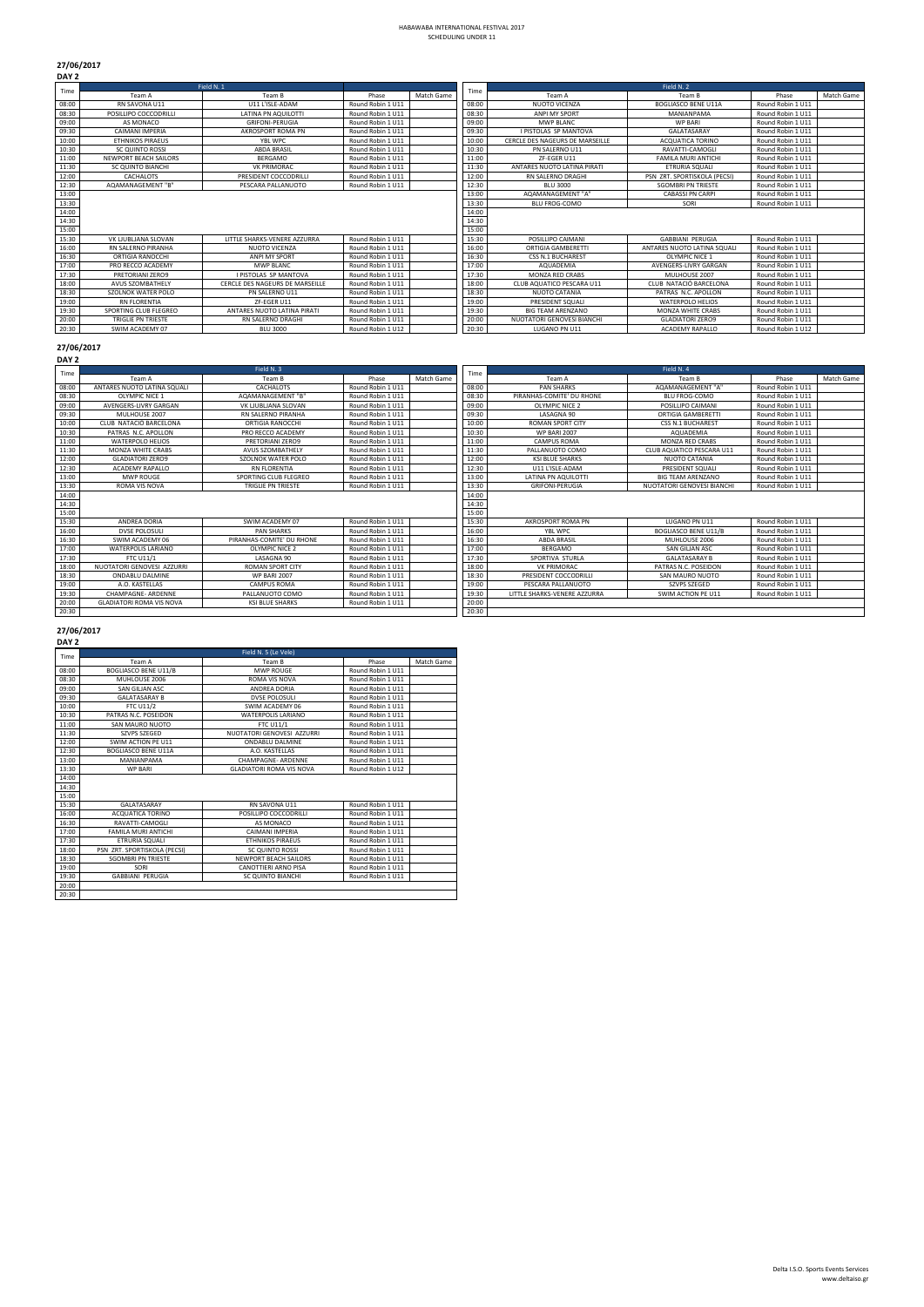## **DAY 3**

| DAY <sub>3</sub> |                                 |                           |                   |            |       |                                 |                             |                   |            |
|------------------|---------------------------------|---------------------------|-------------------|------------|-------|---------------------------------|-----------------------------|-------------------|------------|
| Time             |                                 | Field N. 1                |                   |            | Time  |                                 | Field N. 2                  |                   |            |
|                  | Team A                          | Team B                    | Phase             | Match Game |       | Team A                          | Team B                      | Phase             | Match Game |
| 08:00            | I PISTOLAS SP MANTOVA           | <b>WATERPOLO HELIOS</b>   | Round Robin 1 U11 |            | 08:00 | MULHOUSE 2007                   | <b>CAMPUS ROMA</b>          | Round Robin 1 U11 |            |
| 08:30            | CERCLE DES NAGEURS DE MARSEILLE | <b>MONZA WHITE CRABS</b>  | Round Robin 1 U11 |            | 08:30 | CLUB NATACIÓ BARCELONA          | PALLANUOTO COMO             | Round Robin 1 U11 |            |
| 09:00            | PN SALERNO U11                  | <b>GLADIATORI ZERO9</b>   | Round Robin 1 U11 |            | 09:00 | PATRAS N.C. APOLLON             | <b>KSI BLUE SHARKS</b>      | Round Robin 1 U11 |            |
| 09:30            | ZF-EGER U11                     | <b>ACADEMY RAPALLO</b>    | Round Robin 1 U11 |            | 09:30 | PRETORIANI ZERO9                | GALATASARAY                 | Round Robin 1 U11 |            |
| 10:00            | <b>ETRURIA SQUALI</b>           | YBL WPC                   | Round Robin 1 U11 |            | 10:00 | <b>AVUS SZOMBATHELY</b>         | <b>ACQUATICA TORINO</b>     | Round Robin 1 U11 |            |
| 10:30            | PSN ZRT. SPORTISKOLA (PECSI)    | <b>ABDA BRASIL</b>        | Round Robin 1 U11 |            | 10:30 | <b>SZOLNOK WATER POLO</b>       | RAVATTI-CAMOGLI             | Round Robin 1 U11 |            |
| 11:00            | <b>SGOMBRI PN TRIESTE</b>       | <b>BERGAMO</b>            | Round Robin 1 U11 |            | 11:00 | <b>RN FLORENTIA</b>             | <b>FAMILA MURI ANTICHI</b>  | Round Robin 1 U11 |            |
| 11:30            | <b>CABASSI PN CARPI</b>         | <b>PAN SHARKS</b>         | Round Robin 1 U11 |            | 11:30 | SPORTING CLUB FLEGREO           | <b>BOGLIASCO BENE U11/B</b> | Round Robin 1 U11 |            |
| 12:00            | SORI                            | PIRANHAS-COMITE' DU RHONE | Round Robin 1 U11 |            | 12:00 | <b>TRIGLIE PN TRIESTE</b>       | MUHLOUSE 2006               | Round Robin 1 U11 |            |
| 12:30            | <b>GABBIANI PERUGIA</b>         | <b>OLYMPIC NICE 2</b>     | Round Robin 1 U11 |            | 12:30 | SWIM ACADEMY 07                 | SAN GILJAN ASC              | Round Robin 1 U11 |            |
| 13:00            | <b>CACHALOTS</b>                | LASAGNA 90                | Round Robin 1 U11 |            | 13:00 | AQAMANAGEMENT "A"               | <b>GALATASARAY B</b>        | Round Robin 1 U11 |            |
| 13:30            | AQAMANAGEMENT "B"               | <b>ROMAN SPORT CITY</b>   | Round Robin 1 U11 |            | 13:30 | <b>BLU FROG-COMO</b>            | <b>FTC U11/2</b>            | Round Robin 1 U11 |            |
| 14:00            |                                 |                           |                   |            | 14:00 |                                 |                             |                   |            |
| 14:30            |                                 |                           |                   |            | 14:30 |                                 |                             |                   |            |
| 15:00            |                                 |                           |                   |            | 15:00 |                                 |                             |                   |            |
| 15:30            | VK LJUBLJANA SLOVAN             | <b>WP BARI 2007</b>       | Round Robin 1 U11 |            | 15:30 | POSILLIPO CAIMANI               | PATRAS N.C. POSEIDON        | Round Robin 1 U11 |            |
| 16:00            | <b>CAMPUS ROMA</b>              | NUOTO VICENZA             | Round Robin 1 U11 |            | 16:00 | SAN MAURO NUOTO                 | ANTARES NUOTO LATINA SQUALI | Round Robin 1 U11 |            |
| 16:30            | PALLANUOTO COMO                 | <b>ANPI MY SPORT</b>      | Round Robin 1 U11 |            | 16:30 | SZVPS SZEGED                    | <b>OLYMPIC NICE 1</b>       | Round Robin 1 U11 |            |
| 17:00            | <b>KSI BLUE SHARKS</b>          | <b>MWP BLANC</b>          | Round Robin 1 U11 |            | 17:00 | SWIM ACTION PE U11              | AVENGERS-LIVRY GARGAN       | Round Robin 1 U11 |            |
| 17:30            | PRESIDENT SQUALI                | PRETORIANI ZERO9          | Round Robin 1 U11 |            | 17:30 | A.O. KASTELLAS                  | <b>MONZA RED CRABS</b>      | Round Robin 1 U11 |            |
| 18:00            | <b>BIG TEAM ARENZANO</b>        | <b>AVUS SZOMBATHELY</b>   | Round Robin 1 U11 |            | 18:00 | <b>CHAMPAGNE- ARDENNE</b>       | CLUB AQUATICO PESCARA U11   | Round Robin 1 U11 |            |
| 18:30            | NUOTATORI GENOVESI BIANCHI      | <b>SZOLNOK WATER POLO</b> | Round Robin 1 U11 |            | 18:30 | <b>GLADIATORI ROMA VIS NOVA</b> | NUOTO CATANIA               | Round Robin 1 U11 |            |
| 19:00            | LUGANO PN U11                   | <b>RN FLORENTIA</b>       | Round Robin 1 U11 |            | 19:00 | U11 L'ISLE-ADAM                 | GALATASARAY                 | Round Robin 1 U11 |            |
| 19:30            | <b>MWP ROUGE</b>                | YBL WPC                   | Round Robin 1 U11 |            | 19:30 | LATINA PN AQUILOTTI             | <b>ACQUATICA TORINO</b>     | Round Robin 1 U11 |            |
| 20:00            | <b>ROMA VIS NOVA</b>            | <b>ABDA BRASIL</b>        | Round Robin 1 U11 |            | 20:00 | <b>GRIFONI-PERUGIA</b>          | RAVATTI-CAMOGLI             | Round Robin 1 U11 |            |
| 20:30            | <b>ANDREA DORIA</b>             | <b>BERGAMO</b>            | Round Robin 1 U12 |            | 20:30 | AKROSPORT ROMA PN               | <b>FAMILA MURI ANTICHI</b>  | Round Robin 1 U12 |            |
| 28/06/2017       |                                 |                           |                   |            |       |                                 |                             |                   |            |

| Time       |                              | Field N. 3                 |                   |            | Time  |                                 | Field N. 4                      |                   |            |
|------------|------------------------------|----------------------------|-------------------|------------|-------|---------------------------------|---------------------------------|-------------------|------------|
|            | Team A                       | Team B                     | Phase             | Match Game |       | Team A                          | Team B                          | Phase             | Match Game |
| 08:00      | LASAGNA 90                   | SAN MAURO NUOTO            | Round Robin 1 U11 |            | 08:00 | <b>FTC U11/2</b>                | <b>CANOTTIERI ARNO PISA</b>     | Round Robin 1 U11 |            |
| 08:30      | <b>ROMAN SPORT CITY</b>      | SZVPS SZEGED               | Round Robin 1 U11 |            | 08:30 | PATRAS N.C. POSEIDON            | SC QUINTO BIANCHI               | Round Robin 1 U11 |            |
| 09:00      | <b>WP BARI 2007</b>          | SWIM ACTION PE U11         | Round Robin 1 U11 |            | 09:00 | <b>FTC U11/1</b>                | <b>ORTIGIA GAMBERETTI</b>       | Round Robin 1 U11 |            |
| 09:30      | <b>MONZA RED CRABS</b>       | RN SALERNO PIRANHA         | Round Robin 1 U11 |            | 09:30 | NUOTATORI GENOVESI AZZURRI      | <b>CSS N.1 BUCHAREST</b>        | Round Robin 1 U11 |            |
| 10:00      | CLUB AQUATICO PESCARA U11    | ORTIGIA RANOCCHI           | Round Robin 1 U11 |            | 10:00 | <b>ONDABLU DALMINE</b>          | AQUADEMIA                       | Round Robin 1 U11 |            |
| 10:30      | NUOTO CATANIA                | PRO RECCO ACADEMY          | Round Robin 1 U11 |            | 10:30 | A.O. KASTELLAS                  | <b>NUOTO VICENZA</b>            | Round Robin 1 U11 |            |
| 11:00      | PRESIDENT SQUALI             | RN SAVONA U11              | Round Robin 1 U11 |            | 11:00 | <b>CHAMPAGNE- ARDENNE</b>       | <b>ANPI MY SPORT</b>            | Round Robin 1 U11 |            |
| 11:30      | <b>BIG TEAM ARENZANO</b>     | POSILLIPO COCCODRILLI      | Round Robin 1 U11 |            | 11:30 | <b>GLADIATORI ROMA VIS NOVA</b> | <b>MWP BLANC</b>                | Round Robin 1 U11 |            |
| 12:00      | NUOTATORI GENOVESI BIANCHI   | AS MONACO                  | Round Robin 1 U11 |            | 12:00 | U11 L'ISLE-ADAM                 | I PISTOLAS SP MANTOVA           | Round Robin 1 U11 |            |
| 12:30      | LUGANO PN U11                | CAIMANI IMPERIA            | Round Robin 1 U11 |            | 12:30 | LATINA PN AQUILOTTI             | CERCLE DES NAGEURS DE MARSEILLE | Round Robin 1 U11 |            |
| 13:00      | <b>MWP ROUGE</b>             | <b>ETHNIKOS PIRAEUS</b>    | Round Robin 1 U11 |            | 13:00 | <b>GRIFONI-PERUGIA</b>          | PN SALERNO U11                  | Round Robin 1 U11 |            |
| 13:30      | ROMA VIS NOVA                | <b>SC QUINTO ROSSI</b>     | Round Robin 1 U11 |            | 13:30 |                                 |                                 | Round Robin 1 U11 |            |
| 14:00      |                              |                            |                   |            | 14:00 |                                 |                                 |                   |            |
| 14:30      |                              |                            |                   |            | 14:30 |                                 |                                 |                   |            |
| 15:00      |                              |                            |                   |            | 15:00 |                                 |                                 |                   |            |
| 15:30      | <b>ANDREA DORIA</b>          | NEWPORT BEACH SAILORS      | Round Robin 1 U11 |            | 15:30 | AKROSPORT ROMA PN               | ZF-EGER U11                     | Round Robin 1 U11 |            |
| 16:00      | CANOTTIERI ARNO PISA         | PIRANHAS-COMITE' DU RHONE  | Round Robin 1 U11 |            | 16:00 | ANTARES NUOTO LATINA PIRATI     | <b>BOGLIASCO BENE U11/B</b>     | Round Robin 1 U11 |            |
| 16:30      | <b>SC QUINTO BIANCHI</b>     | <b>OLYMPIC NICE 2</b>      | Round Robin 1 U11 |            | 16:30 | RN SALERNO DRAGHI               | MUHLOUSE 2006                   | Round Robin 1 U11 |            |
| 17:00      | PRESIDENT COCCODRILLI        | <b>FTC U11/1</b>           | Round Robin 1 U11 |            | 17:00 | <b>BLU 3000</b>                 | SAN GILJAN ASC                  | Round Robin 1 U11 |            |
| 17:30      | PESCARA PALLANUOTO           | NUOTATORI GENOVESI AZZURRI | Round Robin 1 U11 |            | 17:30 | <b>CABASSI PN CARPI</b>         | SPORTIVA STURLA                 | Round Robin 1 U11 |            |
| 18:00      | LITTLE SHARKS-VENERE AZZURRA | ONDABLU DALMINE            | Round Robin 1 U11 |            | 18:00 | <b>GABBIANI PERUGIA</b>         | <b>VK PRIMORAC</b>              | Round Robin 1 U11 |            |
| 18:30      | <b>BOGLIASCO BENE U11A</b>   | RN SALERNO PIRANHA         | Round Robin 1 U11 |            | 18:30 | CACHALOTS                       | ORTIGIA GAMBERETTI              | Round Robin 1 U11 |            |
| 19:00      | MANIANPAMA                   | <b>ORTIGIA RANOCCHI</b>    | Round Robin 1 U11 |            | 19:00 | AQAMANAGEMENT "B"               | <b>CSS N.1 BUCHAREST</b>        | Round Robin 1 U11 |            |
| 19:30      | <b>WP BARI</b>               | PRO RECCO ACADEMY          | Round Robin 1 U11 |            | 19:30 | VK LJUBLJANA SLOVAN             | AQUADEMIA                       | Round Robin 1 U11 |            |
| 20:00      |                              |                            |                   |            | 20:00 |                                 |                                 |                   |            |
| 20:30      |                              |                            |                   |            | 20:30 |                                 |                                 |                   |            |
| 28/06/2017 |                              |                            |                   |            |       |                                 |                                 |                   |            |

**DAY 3**

| Time  |                              | Field N. 5 (Le Vele)         |                   |            |
|-------|------------------------------|------------------------------|-------------------|------------|
|       | Team A                       | Team B                       | Phase             | Match Game |
| 08:00 | <b>ETHNIKOS PIRAEUS</b>      | ANTARES NUOTO LATINA PIRATI  | Round Robin 1 U11 |            |
| 08:30 | SC QUINTO ROSSI              | RN SALERNO DRAGHI            | Round Robin 1 U11 |            |
| 09:00 | NEWPORT BEACH SAILORS        | <b>BLU 3000</b>              | Round Robin 1 U11 |            |
| 09:30 | SPORTIVA STURLA              | <b>DVSE POLOSULI</b>         | Round Robin 1 U11 |            |
| 10:00 | <b>VK PRIMORAC</b>           | <b>WATERPOLIS LARIANO</b>    | Round Robin 1 U11 |            |
| 10:30 | PRESIDENT COCCODRILLI        | ANTARES NUOTO LATINA SQUALI  | Round Robin 1 U11 |            |
| 11:00 | PESCARA PALLANUOTO           | <b>OLYMPIC NICE 1</b>        | Round Robin 1 U11 |            |
| 11:30 | LITTLE SHARKS-VENERE AZZURRA | AVENGERS-LIVRY GARGAN        | Round Robin 1 U11 |            |
| 12:00 | <b>BOGLIASCO BENE U11A</b>   | MULHOUSE 2007                | Round Robin 1 U11 |            |
| 12:30 | MANIANPAMA                   | CLUB NATACIÓ BARCELONA       | Round Robin 1 U11 |            |
| 13:00 | <b>WP BARI</b>               | PATRAS N.C. APOLLON          | Round Robin 1 U11 |            |
| 13:30 |                              |                              |                   |            |
| 14:00 |                              |                              |                   |            |
| 14:30 |                              |                              |                   |            |
| 15:00 |                              |                              |                   |            |
| 15:30 | <b>WATERPOLO HELIOS</b>      | RN SAVONA U11                | Round Robin 1 U11 |            |
| 16:00 | <b>MONZA WHITE CRABS</b>     | POSILLIPO COCCODRILLI        | Round Robin 1 U11 |            |
| 16:30 | <b>GLADIATORI ZERO9</b>      | AS MONACO                    | Round Robin 1 U11 |            |
| 17:00 | ACADEMY RAPALLO              | CAIMANI IMPERIA              | Round Robin 1 U11 |            |
| 17:30 | SPORTING CLUB FLEGREO        | <b>ETRURIA SQUALI</b>        | Round Robin 1 U11 |            |
| 18:00 | <b>TRIGLIE PN TRIESTE</b>    | PSN ZRT. SPORTISKOLA (PECSI) | Round Robin 1 U11 |            |
| 18:30 | SWIM ACADEMY 07              | <b>SGOMBRI PN TRIESTE</b>    | Round Robin 1 U11 |            |
| 19:00 | AQAMANAGEMENT "A"            | <b>DVSE POLOSULI</b>         | Round Robin 1 U11 |            |
| 19:30 | <b>BLU FROG-COMO</b>         | SWIM ACADEMY 06              | Round Robin 1 U11 |            |
| 20:00 | POSILLIPO CAIMANI            | <b>WATERPOLIS LARIANO</b>    | Round Robin 1 U11 |            |
| 20:30 |                              |                              |                   |            |

# **28/06/2017**

Delta I.S.O. Sports Events Services www.deltaiso.gr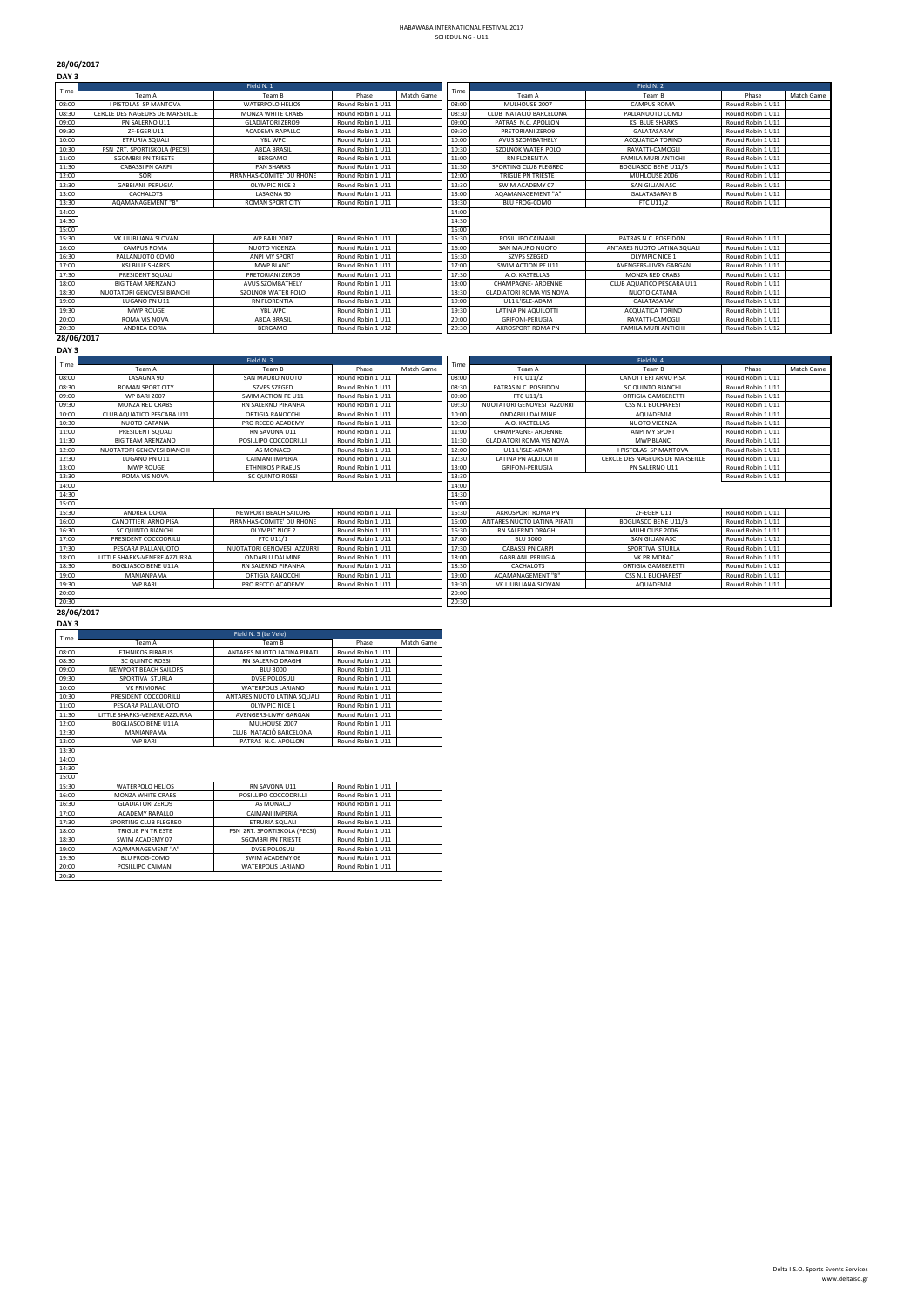|--|--|

# **DAY 4**

| Time       |                 | Field N. 1      |                   |                 | Time  |                 |                 | Field N. 2        |                 |  |
|------------|-----------------|-----------------|-------------------|-----------------|-------|-----------------|-----------------|-------------------|-----------------|--|
|            | Team A          | Team B          | Phase             | Match Game      |       | Team A          | Team B          | Phase             | Match Game      |  |
| 08:00      | NEW GROUP 1 2   | NEW GROUP 1 1   | Round Robin 2 U11 |                 | 08:00 | NEW GROUP 2 2   | NEW GROUP 2 1   | Round Robin 2 U11 |                 |  |
| 08:30      | NEW GROUP 6 2   | NEW GROUP 6 1   | Round Robin 2 U11 |                 | 08:30 | NEW GROUP 7 2   | NEW GROUP 7 1   | Round Robin 2 U11 |                 |  |
| 09:00      | NEW GROUP 11 2  | NEW GROUP 11 1  | Round Robin 2 U11 |                 | 09:00 | NEW GROUP 12 2  | NEW GROUP 12 1  | Round Robin 2 U11 |                 |  |
| 09:30      | NEW GROUP 16 2  | NEW GROUP 16 1  | Round Robin 2 U11 |                 | 09:30 | NEW GROUP 1 3   | NEW GROUP 1 4   | Round Robin 2 U11 |                 |  |
| 10:00      | NEW GROUP 5 3   | NEW GROUP 5 4   | Round Robin 2 U11 |                 | 10:00 | NEW GROUP 6 3   | NEW GROUP 6 4   | Round Robin 2 U11 |                 |  |
| 10:30      | NEW GROUP 10 3  | NEW GROUP 10 4  | Round Robin 2 U11 |                 | 10:30 | NEW GROUP 11 3  | NEW GROUP 11 4  | Round Robin 2 U11 |                 |  |
| 11:00      | NEW GROUP 15 3  | NEW GROUP 15 4  | Round Robin 2 U11 |                 | 11:00 | NEW GROUP 16 3  | NEW GROUP 16 4  | Round Robin 2 U11 |                 |  |
| 11:30      | NEW GROUP 1 5   | NEW GROUP 9 6   | Bronze Top 32     | <b>BR32 G1</b>  | 11:30 | NEW GROUP 14 5  | NEW GROUP 6 6   | Bronze Top 32     | <b>BR32 G2</b>  |  |
| 12:00      | NEW GROUP 5 6   | NEW GROUP 13 5  | Bronze Top 32     | <b>BR32 G6</b>  | 12:00 | NEW GROUP 12 5  | NEW GROUP 4 6   | Bronze Top 32     | <b>BR32 G7</b>  |  |
| 12:30      | NEW GROUP 4 5   | NEW GROUP 12 6  | Bronze Top 32     | <b>BR32 G11</b> | 12:30 | NEW GROUP 15 5  | NEW GROUP 7 6   | Bronze Top 32     | BR32 G12        |  |
| 13:00      | NEW GROUP 6 5   | NEW GROUP 14 6  | Bronze Top 32     | <b>BR32 G16</b> | 13:00 | NEW GROUP 1 7   | NEW GROUP 9 7   | Rock N PoP Top 16 | RnP16 G1        |  |
| 13:30      | NEW GROUP 2 7   | NEW GROUP 10 7  | Rock N PoP Top 16 | <b>RnP16 G5</b> | 13:30 | NEW GROUP 4 7   | NEW GROUP 12 7  | Rock N PoP Top 16 | <b>RnP16 G6</b> |  |
| 14:00      |                 |                 |                   |                 | 14:00 |                 |                 |                   |                 |  |
| 14:30      |                 |                 |                   |                 | 14:30 |                 |                 |                   |                 |  |
| 15:00      |                 |                 |                   |                 | 15:00 |                 |                 |                   |                 |  |
| 15:30      | NEW GROUP 5 4   | NEW GROUP 5 2   | Round Robin 2 U11 |                 | 15:30 | NEW GROUP 6 4   | NEW GROUP 6 2   | Round Robin 2 U11 |                 |  |
| 16:00      | NEW GROUP 10_4  | NEW GROUP 10 2  | Round Robin 2 U11 |                 | 16:00 | NEW GROUP 11 4  | NEW GROUP 11 2  | Round Robin 2 U11 |                 |  |
| 16:30      | NEW GROUP 15 4  | NEW GROUP 15 2  | Round Robin 2 U11 |                 | 16:30 | NEW GROUP 16 4  | NEW GROUP 16 2  | Round Robin 2 U11 |                 |  |
| 17:00      | NEW GROUP 4 1   | NEW GROUP 4 3   | Round Robin 2 U11 |                 | 17:00 | NEW GROUP 5 1   | NEW GROUP 5 3   | Round Robin 2 U11 |                 |  |
| 17:30      | NEW GROUP 9 1   | NEW GROUP 9 3   | Round Robin 2 U11 |                 | 17:30 | NEW GROUP 10 1  | NEW GROUP 10 3  | Round Robin 2 U11 |                 |  |
| 18:00      | NEW GROUP 14 1  | NEW GROUP 14 3  | Round Robin 2 U11 |                 | 18:00 | NEW GROUP 15 1  | NEW GROUP 15 3  | Round Robin 2 U11 |                 |  |
| 18:30      | NEW GROUP 3 4   | NEW GROUP 3 1   | Round Robin 2 U11 |                 | 18:30 | NEW GROUP 4_4   | NEW GROUP 4 1   | Round Robin 2 U11 |                 |  |
| 19:00      | NEW GROUP 8 4   | NEW GROUP 8 1   | Round Robin 2 U11 |                 | 19:00 | NEW GROUP 9 4   | NEW GROUP 9 1   | Round Robin 2 U11 |                 |  |
| 19:30      | NEW GROUP 13 4  | NEW GROUP 13 1  | Round Robin 2 U11 |                 | 19:30 | NEW GROUP 14 4  | NEW GROUP 14 1  | Round Robin 2 U11 |                 |  |
| 20:00      | Winner BR32 G2  | Winner BR32 G4  | Bronze Top 16     | <b>BR16 G2</b>  | 20:00 | Winner BR32 G5  | Winner BR32 G7  | Bronze Top 16     | <b>BR16 G3</b>  |  |
| 20:30      | Winner BR32 G12 | Winner BR32 G15 | Bronze Top 16     | <b>BR16 G7</b>  | 20:30 | Winner BR32 G14 | Winner BR32 G16 | Bronze Top 16     | <b>BR16 G8</b>  |  |
| 29/06/2017 |                 |                 |                   |                 |       |                 |                 |                   |                 |  |

|       |                | Field N. 3     |                   |                 |             |                | Field N. 4      |                   |                 |
|-------|----------------|----------------|-------------------|-----------------|-------------|----------------|-----------------|-------------------|-----------------|
| Time  | Team A         | Team B         | Phase             | Match Game      | <b>Time</b> | Team A         | Team B          | Phase             | Match Game      |
| 08:00 | NEW GROUP 3 2  | NEW GROUP 3 1  | Round Robin 2 U11 |                 | 08:00       | NEW GROUP 4 2  | NEW GROUP 4 1   | Round Robin 2 U11 |                 |
| 08:30 | NEW GROUP 8 2  | NEW GROUP 8 1  | Round Robin 2 U11 |                 | 08:30       | NEW GROUP 9 2  | NEW GROUP 9 1   | Round Robin 2 U11 |                 |
| 09:00 | NEW GROUP 13 2 | NEW GROUP 13 1 | Round Robin 2 U11 |                 | 09:00       | NEW GROUP 14 2 | NEW GROUP 14 1  | Round Robin 2 U11 |                 |
| 09:30 | NEW GROUP 2 3  | NEW GROUP 2 4  | Round Robin 2 U11 |                 | 09:30       | NEW GROUP 3 3  | NEW GROUP 3 4   | Round Robin 2 U11 |                 |
| 10:00 | NEW GROUP 7 3  | NEW GROUP 7 4  | Round Robin 2 U11 |                 | 10:00       | NEW GROUP 8 3  | NEW GROUP 8 4   | Round Robin 2 U11 |                 |
| 10:30 | NEW GROUP 12 3 | NEW GROUP 12 4 | Round Robin 2 U11 |                 | 10:30       | NEW GROUP 13 3 | NEW GROUP 13 4  | Round Robin 2 U11 |                 |
| 11:00 | NEW GROUP 5 5  | NEW GROUP 13 6 | Bronze Top 32     | <b>BR32 G3</b>  | 11:00       | NEW GROUP 2 5  | NEW GROUP 10 6  | Bronze Top 32     | <b>BR32 G4</b>  |
| 11:30 | NEW GROUP 9 5  | NEW GROUP 1 6  | Bronze Top 32     | <b>BR32 G8</b>  | 11:30       | NEW GROUP 16 5 | NEW GROUP 8 6   | Bronze Top 32     | <b>BR32 G9</b>  |
| 12:00 | NEW GROUP 7 5  | NEW GROUP 15 6 | Bronze Top 32     | <b>BR32 G13</b> | 12:00       | NEW GROUP 2 6  | NEW GROUP 10 5  | Bronze Top 32     | <b>BR32 G14</b> |
| 12:30 | NEW GROUP 3 7  | NEW GROUP 11 7 | Rock N PoP Top 16 | <b>RnP16 G2</b> | 12:30       | NEW GROUP 5 7  | NEW GROUP 13 7  | Rock N PoP Top 16 | RnP16 G3        |
| 13:00 | NEW GROUP 6 7  | NEW GROUP 14 7 | Rock N PoP Top 16 | RnP16 G7        | 13:00       | NEW GROUP 8 7  | NEW GROUP 16 7  | Rock N PoP Top 16 | <b>RnP16 G8</b> |
| 13:30 | NEW GROUP 1 4  | NEW GROUP 1 2  | Round Robin 2 U11 |                 | 13:30       | NEW GROUP 2 4  | NEW GROUP 2 2   | Round Robin 2 U11 |                 |
| 14:00 |                |                |                   |                 | 14:00       |                |                 |                   |                 |
| 14:30 |                |                |                   |                 | 14:30       |                |                 |                   |                 |
| 15:00 |                |                |                   |                 | 15:00       |                |                 |                   |                 |
| 15:30 | NEW GROUP 7 4  | NEW GROUP 7 2  | Round Robin 2 U11 |                 | 15:30       | NEW GROUP 8 4  | NEW GROUP 8 2   | Round Robin 2 U11 |                 |
| 16:00 | NEW GROUP 12 4 | NEW GROUP 12 2 | Round Robin 2 U11 |                 | 16:00       | NEW GROUP 13 4 | NEW GROUP 13 2  | Round Robin 2 U11 |                 |
| 16:30 | NEW GROUP 1 1  | NEW GROUP 1 3  | Round Robin 2 U11 |                 | 16:30       | NEW GROUP 2 1  | NEW GROUP 2 3   | Round Robin 2 U11 |                 |
| 17:00 | NEW GROUP 6 1  | NEW GROUP 6 3  | Round Robin 2 U11 |                 | 17:00       | NEW GROUP 7 1  | NEW GROUP 7 3   | Round Robin 2 U11 |                 |
| 17:30 | NEW GROUP 11 1 | NEW GROUP 11 3 | Round Robin 2 U11 |                 | 17:30       | NEW GROUP 12 1 | NEW GROUP 12 3  | Round Robin 2 U11 |                 |
| 18:00 | NEW GROUP 16 1 | NEW GROUP 16 3 | Round Robin 2 U11 |                 | 18:00       | NEW GROUP 1 4  | NEW GROUP 1 1   | Round Robin 2 U11 |                 |
| 18:30 | NEW GROUP 5_4  | NEW GROUP 5 1  | Round Robin 2 U11 |                 | 18:30       | NEW GROUP 6 4  | NEW GROUP 6 1   | Round Robin 2 U11 |                 |
| 19:00 | NEW GROUP 10 4 | NEW GROUP 10 1 | Round Robin 2 U11 |                 | 19:00       | NEW GROUP 11 4 | NEW GROUP 11 1  | Round Robin 2 U11 |                 |
| 19:30 | NEW GROUP 15 4 | NEW GROUP 15 1 | Round Robin 2 U11 |                 | 19:30       | NEW GROUP 16 4 | NEW GROUP 16 1  | Round Robin 2 U11 |                 |
| 20:00 | Winner BR32 G6 | Winner BR32 G8 | Bronze Top 16     | <b>BR16 G4</b>  | 20:00       | Winner BR32 G9 | Winner BR32 G11 | Bronze Top 16     | <b>BR16 G5</b>  |
| 20:30 |                |                |                   |                 | 20:30       |                |                 |                   |                 |
|       |                |                |                   |                 |             |                |                 |                   |                 |

# **DAY 4**

| Time  | Field N. 5 (Le Vele) |                |                   |            |  |  |  |  |  |  |
|-------|----------------------|----------------|-------------------|------------|--|--|--|--|--|--|
|       | Team A               | Team B         | Phase             | Match Game |  |  |  |  |  |  |
| 08:00 | NEW GROUP 5 2        | NEW GROUP 5 1  | Round Robin 2 U11 |            |  |  |  |  |  |  |
| 08:30 | NEW GROUP 10 2       | NEW GROUP 10 1 | Round Robin 2 U11 |            |  |  |  |  |  |  |
| 09:00 | NEW GROUP 15 2       | NEW GROUP 15 1 | Round Robin 2 U11 |            |  |  |  |  |  |  |
| 09:30 | NEW GROUP 4 3        | NEW GROUP 4 4  | Round Robin 2 U11 |            |  |  |  |  |  |  |
| 10:00 | NEW GROUP 9 3        | NEW GROUP 9 4  | Round Robin 2 U11 |            |  |  |  |  |  |  |
| 10:30 | NEW GROUP 14 3       | NEW GROUP 14 4 | Round Robin 2 U11 |            |  |  |  |  |  |  |

| 11:00 | NEW GROUP 8 5   | NEW GROUP 16 6  | Bronze Top 32     | <b>BR32 G5</b>  |
|-------|-----------------|-----------------|-------------------|-----------------|
| 11:30 | NEW GROUP 3 5   | NEW GROUP 11 6  | Bronze Top 32     | BR32 G10        |
| 12:00 | NEW GROUP 11 5  | NEW GROUP 3 6   | Bronze Top 32     | BR32 G15        |
| 12:30 | NEW GROUP 7 7   | NEW GROUP 15 7  | Rock N PoP Top 16 | <b>RnP16 G4</b> |
| 13:00 | NEW GROUP 3 4   | NEW GROUP 3 2   | Round Robin 2 U11 |                 |
| 13:30 | NEW GROUP 4 4   | NEW GROUP 4 2   | Round Robin 2 U11 |                 |
| 14:00 |                 |                 |                   |                 |
| 14:30 |                 |                 |                   |                 |
| 15:00 |                 |                 |                   |                 |
| 15:30 | NEW GROUP 9 4   | NEW GROUP 9 2   | Round Robin 2 U11 |                 |
| 16:00 | NEW GROUP 14 4  | NEW GROUP 14 2  | Round Robin 2 U11 |                 |
| 16:30 | NEW GROUP 3 1   | NEW GROUP 3 3   | Round Robin 2 U11 |                 |
| 17:00 | NEW GROUP 8 1   | NEW GROUP 8 3   | Round Robin 2 U11 |                 |
| 17:30 | NEW GROUP 13 1  | NEW GROUP 13 3  | Round Robin 2 U11 |                 |
| 18:00 | NEW GROUP 2 4   | NEW GROUP 2 1   | Round Robin 2 U11 |                 |
| 18:30 | NEW GROUP 7 4   | NEW GROUP 7 1   | Round Robin 2 U11 |                 |
| 19:00 | NEW GROUP 12 4  | NEW GROUP 12 1  | Round Robin 2 U11 |                 |
| 19:30 | Winner BR32 G1  | Winner BR32 G3  | Bronze Top 16     | <b>BR16 G1</b>  |
| 20:00 | Winner BR32 G10 | Winner BR32 G12 | Bronze Top 16     | <b>BR16 G6</b>  |
| 20:30 |                 |                 |                   |                 |

# **29/06/2017**

# **29/06/2017**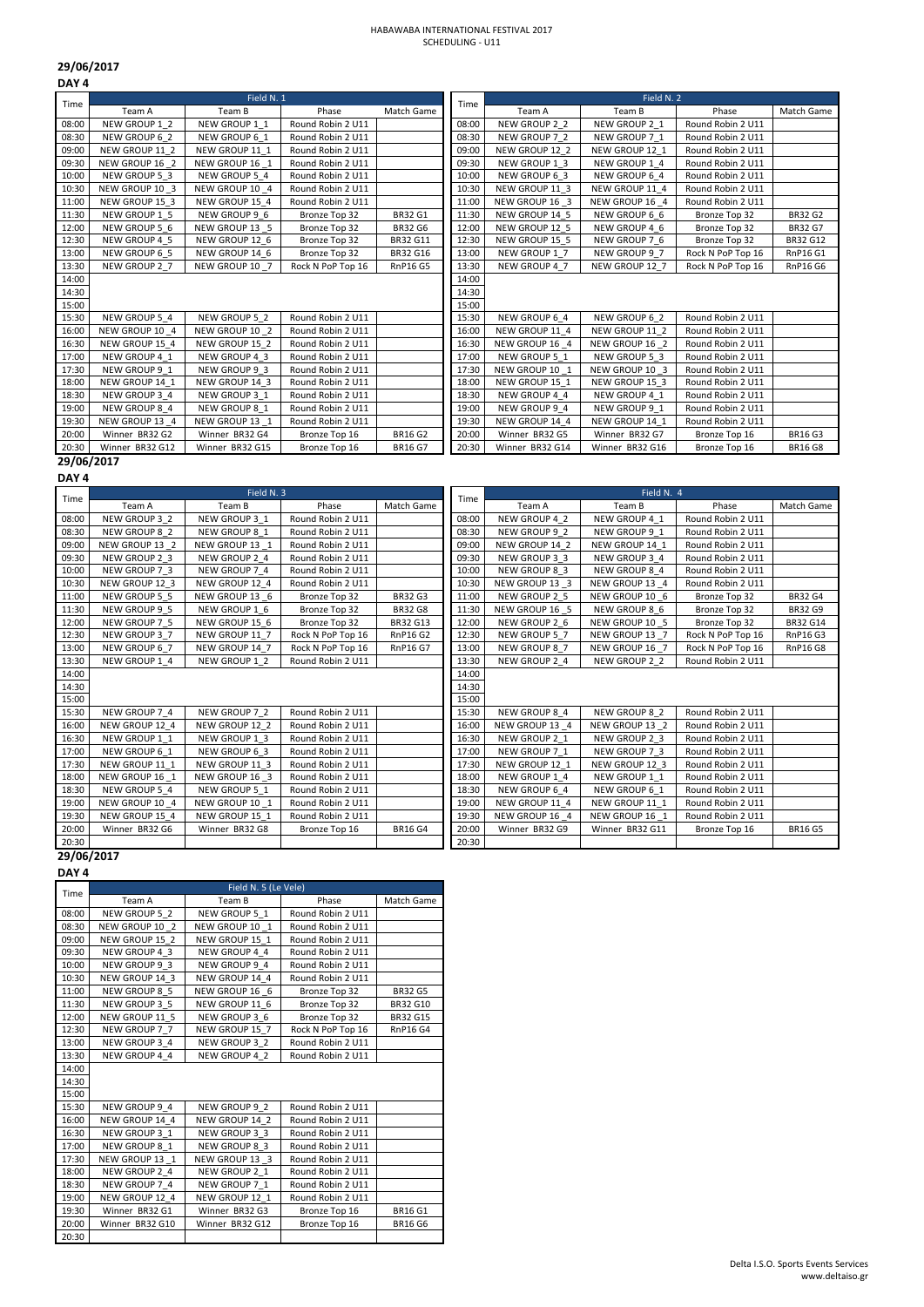| DAY <sub>5</sub> |                 |                 |                       |                   |       |                 |                 |                       |              |
|------------------|-----------------|-----------------|-----------------------|-------------------|-------|-----------------|-----------------|-----------------------|--------------|
| Time             |                 | Field N. 1      |                       |                   | Time  |                 | Field N. 2      |                       |              |
|                  | Team A          | Team B          | Phase                 | <b>Match Game</b> |       | Team A          | Team B          | Phase                 | Match Game   |
| 08:00            | NEW GROUP 1 2   | NEW GROUP 1 3   | Round Robin 2 U11     |                   | 08:00 | NEW GROUP 2 2   | NEW GROUP 2 3   | Round Robin 2 U11     |              |
| 08:30            | NEW GROUP 6 2   | NEW GROUP 6 3   | Round Robin 2 U11     |                   | 08:30 | NEW GROUP 7 2   | NEW GROUP 7 3   | Round Robin 2 U11     |              |
| 09:00            | NEW GROUP 11 2  | NEW GROUP 11 3  | Round Robin 2 U11     |                   | 09:00 | NEW GROUP 12 2  | NEW GROUP 12 3  | Round Robin 2 U11     |              |
| 09:30            | NEW GROUP 16 2  | NEW GROUP 16 3  | Round Robin 2 U11     |                   | 09:30 | <b>BR32 G1</b>  | <b>BR32 G3</b>  | Bronze top 16 Game 1  | <b>B16G1</b> |
| 10:00            | <b>BR32 G9</b>  | BR32 G11        | Bronze top 16 Game 5  | <b>B16G5</b>      | 10:00 | <b>BR32 G10</b> | BR32 G12        | Bronze top 16 Game 6  | <b>B16G6</b> |
| 10:30            | <b>RNP16 G7</b> | <b>RNP16 G5</b> | Rock n PoP 8 Game2    | RNP8G2            | 10:30 | <b>RNP16 G8</b> | <b>RNP16 G6</b> | Rock n PoP 8 Game3    | RNP8G3       |
| 11:00            |                 |                 |                       |                   | 11:00 |                 |                 |                       |              |
| 11:30            | Group2 Gold1    | Group10 Gold2   | Gold Top 32 Game 4    | G32G4             | 11:30 | Group2 Gold2    | Group10 Gold1   | Gold Top 32 Game 14   | G32G14       |
| 12:00            | Group9 Gold1    | Group1 Gold2    | Gold Top 32 Game 8    | G32G8             | 12:00 | Group16 Gold1   | Group8 Gold2    | Gold Top 32 Game 9    | G32G9        |
| 12:30            | Group7 Gold1    | Group15 Gold2   | Gold Top 32 Game 13   | G32G13            | 12:30 | Group8 Gold1    | Group16 Gold2   | Gold Top 32 Game 5    | G32G5        |
| 13:00            | Group14 Silver3 | Group6 Silver4  | Silver Top 32 Game 2  | S32G2             | 13:00 | Group5 Silver3  | Group13 Silver4 | Silver Top 32 Game 3  | S32G3        |
| 13:30            | Group12 Silver3 | Group4 Silver4  | Silver Top 32 Game 7  | S32G7             | 13:30 | Group9 Silver3  | Group1 Silver4  | Silver Top 32 Game 8  | S32G8        |
| 14:00            |                 |                 |                       |                   | 14:00 |                 |                 |                       |              |
| 14:30            |                 |                 |                       |                   | 14:30 |                 |                 |                       |              |
| 15:00            |                 |                 |                       |                   | 15:00 |                 |                 |                       |              |
| 15:30            | Group15 Silver3 | Group7 Silver4  | Silver Top 32 Game 12 | S32G12            | 15:30 | Group7 Silver3  | Group15 Silver4 | Silver Top 32 Game 13 | S32G13       |
| 16:00            | Winner G32G1    | Winner G32G3    | Gold Top 16 Game 1    | G16G1             | 16:00 | Winner G32G2    | Winner G32G4    | Gold Top 16 Game 2    | G16G2        |
| 16:30            | Winner G32G10   | Winner G32G12   | Gold Top 16 Game 6    | G16G6             | 16:30 | Winner G32G13   | Winner G32G15   | Gold Top 16 Game 7    | G16G7        |
| 17:00            | Winner BR16G5   | Winner BR16G7   | Bronze top 8 Game 3   | <b>B8G3</b>       | 17:00 | Winner BR16G6   | Winner BR16G8   | Bronze top 8 Game 4   | <b>B8G4</b>  |
| 17:30            | Winner S32G6    | Winner S32G8    | Silver Top 16 Game 4  | S16G4             | 17:30 | Winner S32G9    | Winner S32G11   | Silver Top 16 Game 5  | S16G5        |
| 18:00            |                 |                 |                       |                   | 18:00 |                 |                 |                       |              |
| 18:30            |                 |                 |                       |                   | 18:30 |                 |                 |                       |              |
| 19:00            |                 |                 |                       |                   | 19:00 |                 |                 |                       |              |
| 19:30            |                 |                 |                       |                   | 19:30 |                 |                 |                       |              |
| 20:00            |                 |                 |                       |                   | 20:00 |                 |                 |                       |              |
| 20:30            |                 |                 |                       |                   | 20:30 |                 |                 |                       |              |

# **DAY 5 30/06/2017**

| Field N. 3<br>Field N. 4<br>Time<br>Time<br>Match Game<br>Team A<br>Team A<br>Match Game<br>Team B<br>Phase<br>Team B<br>Phase<br>NEW GROUP 4 2<br>NEW GROUP 3 2<br>NEW GROUP 3 3<br>Round Robin 2 U11<br>08:00<br>NEW GROUP 4 3<br>Round Robin 2 U11<br><b>NEW GROUP 8 2</b><br>08:30<br>NEW GROUP 9 2<br>NEW GROUP 9 3<br>08:30<br>NEW GROUP 8 3<br>Round Robin 2 U11<br>Round Robin 2 U11<br>09:00<br>NEW GROUP 14 2<br>NEW GROUP 13 2<br>NEW GROUP 13 3<br>Round Robin 2 U11<br>NEW GROUP 14 3<br>Round Robin 2 U11<br><b>BR32 G2</b><br>09:30<br><b>BR32 G5</b><br><b>BR32 G4</b><br>Bronze top 16 Game 2<br>B16G2<br><b>BR32 G7</b><br>Bronze top 16 Game 3<br>B16G3<br><b>B16G7</b><br>10:00<br>BR32 G14<br>BR32 G13<br>BR32 G15<br>Bronze top 16 Game 7<br>BR32 G16<br>Bronze top 16 Game 8<br><b>B16G8</b><br>10:30<br><b>RNP16 G4</b><br><b>RNP16 G2</b><br>Rock n PoP 8 Game4<br>RNP8G4<br>11:00<br>11:00<br>Group1 Gold1<br>Group9 Gold2<br>Group2 Gold2<br>G32G1<br>11:30<br>Group14 Gold1<br>G32G2<br>Gold Top 32 Game 1<br>Gold Top 32 Game 2<br>Group5 Gold2<br>Group13 Gold1<br>Gold Top 32 Game 6<br>G32G6<br>12:00<br>Group12 Gold1<br>Gold Top 32 Game 7<br>Group4 Gold2<br>G32G7<br>12:30<br>Gold Top 32 Game 10<br>G32G10<br>Group4 Gold1<br>Group12 Gold2<br>G32G11<br>Group3 Gold1<br>Group11 Gold2<br>Gold Top 32 Game 11<br>Gold Top 32 Game 15<br>G32G15<br>13:00<br>Group6 Gold1<br>Group14 Gold2<br>Gold Top 32 Game 16<br>Group11 Gold1<br>Group3 Gold2<br>G32G16<br>13:30<br>Silver Top 32 Game 4<br>13:30<br>Group8 Silver3<br>Group16 Silver4<br>Silver Top 32 Game 5<br>Group2 Silver3<br>Group10 Silver4<br>S32G4<br>S32G5<br>14:00<br>14:30<br>15:00<br>15:30<br>Group16 Silver3<br>Group8 Silver4<br>Silver Top 32 Game 9<br>S32G9<br>Group3 Silver3<br>Group11 Silver4<br>Silver Top 32 Game 10<br>S32G10<br>16:00<br>Group2 Silver4<br>Group10 Silver3<br>Silver Top 32 Game 14<br>S32G14<br>16:00<br>Group11 Silver3<br>Group3 Silver4<br>Silver Top 32 Game 15<br>S32G15<br>Winner G32G5<br>Winner G32G7<br>Gold Top 16 Game 3<br>16:30<br>Winner G32G6<br>Winner G32G8<br>G16G3<br>Gold Top 16 Game 4<br>G16G4<br>Winner G32G14<br>Winner G32G16<br>Gold Top 16 Game 8<br>17:00<br>Winner BR16G1<br>G16G8<br>Winner BR16G3<br>Bronze top 8 Game 1<br><b>B8G1</b><br>17:30<br>Winner S32G2<br>Winner S32G1<br>Winner S32G3<br>Silve Top 16 Game 1<br>S16G1<br>Winner S32G4<br>Silve Top 16 Game 2<br>S16G2<br>Winner S32G10<br>Winner S32G12<br>Silver Top 16 Game 6<br>S16G6<br>18:00<br>Winner S32G13<br>Winner S32G15<br>18:00<br>Silver Top 16 Game 7<br>S16G7<br>18:30<br>18:30<br>19:00<br>19:30<br>20:00<br>20:00<br>20:30 | . והש |  |  |  |  |  |  |  |  |  |
|----------------------------------------------------------------------------------------------------------------------------------------------------------------------------------------------------------------------------------------------------------------------------------------------------------------------------------------------------------------------------------------------------------------------------------------------------------------------------------------------------------------------------------------------------------------------------------------------------------------------------------------------------------------------------------------------------------------------------------------------------------------------------------------------------------------------------------------------------------------------------------------------------------------------------------------------------------------------------------------------------------------------------------------------------------------------------------------------------------------------------------------------------------------------------------------------------------------------------------------------------------------------------------------------------------------------------------------------------------------------------------------------------------------------------------------------------------------------------------------------------------------------------------------------------------------------------------------------------------------------------------------------------------------------------------------------------------------------------------------------------------------------------------------------------------------------------------------------------------------------------------------------------------------------------------------------------------------------------------------------------------------------------------------------------------------------------------------------------------------------------------------------------------------------------------------------------------------------------------------------------------------------------------------------------------------------------------------------------------------------------------------------------------------------------------------------------------------------------------------------------------------------------------------------------------------------------------------------------------------------------------------------------------------------------|-------|--|--|--|--|--|--|--|--|--|
|                                                                                                                                                                                                                                                                                                                                                                                                                                                                                                                                                                                                                                                                                                                                                                                                                                                                                                                                                                                                                                                                                                                                                                                                                                                                                                                                                                                                                                                                                                                                                                                                                                                                                                                                                                                                                                                                                                                                                                                                                                                                                                                                                                                                                                                                                                                                                                                                                                                                                                                                                                                                                                                                            |       |  |  |  |  |  |  |  |  |  |
|                                                                                                                                                                                                                                                                                                                                                                                                                                                                                                                                                                                                                                                                                                                                                                                                                                                                                                                                                                                                                                                                                                                                                                                                                                                                                                                                                                                                                                                                                                                                                                                                                                                                                                                                                                                                                                                                                                                                                                                                                                                                                                                                                                                                                                                                                                                                                                                                                                                                                                                                                                                                                                                                            |       |  |  |  |  |  |  |  |  |  |
|                                                                                                                                                                                                                                                                                                                                                                                                                                                                                                                                                                                                                                                                                                                                                                                                                                                                                                                                                                                                                                                                                                                                                                                                                                                                                                                                                                                                                                                                                                                                                                                                                                                                                                                                                                                                                                                                                                                                                                                                                                                                                                                                                                                                                                                                                                                                                                                                                                                                                                                                                                                                                                                                            | 08:00 |  |  |  |  |  |  |  |  |  |
|                                                                                                                                                                                                                                                                                                                                                                                                                                                                                                                                                                                                                                                                                                                                                                                                                                                                                                                                                                                                                                                                                                                                                                                                                                                                                                                                                                                                                                                                                                                                                                                                                                                                                                                                                                                                                                                                                                                                                                                                                                                                                                                                                                                                                                                                                                                                                                                                                                                                                                                                                                                                                                                                            |       |  |  |  |  |  |  |  |  |  |
|                                                                                                                                                                                                                                                                                                                                                                                                                                                                                                                                                                                                                                                                                                                                                                                                                                                                                                                                                                                                                                                                                                                                                                                                                                                                                                                                                                                                                                                                                                                                                                                                                                                                                                                                                                                                                                                                                                                                                                                                                                                                                                                                                                                                                                                                                                                                                                                                                                                                                                                                                                                                                                                                            | 09:00 |  |  |  |  |  |  |  |  |  |
|                                                                                                                                                                                                                                                                                                                                                                                                                                                                                                                                                                                                                                                                                                                                                                                                                                                                                                                                                                                                                                                                                                                                                                                                                                                                                                                                                                                                                                                                                                                                                                                                                                                                                                                                                                                                                                                                                                                                                                                                                                                                                                                                                                                                                                                                                                                                                                                                                                                                                                                                                                                                                                                                            | 09:30 |  |  |  |  |  |  |  |  |  |
|                                                                                                                                                                                                                                                                                                                                                                                                                                                                                                                                                                                                                                                                                                                                                                                                                                                                                                                                                                                                                                                                                                                                                                                                                                                                                                                                                                                                                                                                                                                                                                                                                                                                                                                                                                                                                                                                                                                                                                                                                                                                                                                                                                                                                                                                                                                                                                                                                                                                                                                                                                                                                                                                            | 10:00 |  |  |  |  |  |  |  |  |  |
|                                                                                                                                                                                                                                                                                                                                                                                                                                                                                                                                                                                                                                                                                                                                                                                                                                                                                                                                                                                                                                                                                                                                                                                                                                                                                                                                                                                                                                                                                                                                                                                                                                                                                                                                                                                                                                                                                                                                                                                                                                                                                                                                                                                                                                                                                                                                                                                                                                                                                                                                                                                                                                                                            | 10:30 |  |  |  |  |  |  |  |  |  |
|                                                                                                                                                                                                                                                                                                                                                                                                                                                                                                                                                                                                                                                                                                                                                                                                                                                                                                                                                                                                                                                                                                                                                                                                                                                                                                                                                                                                                                                                                                                                                                                                                                                                                                                                                                                                                                                                                                                                                                                                                                                                                                                                                                                                                                                                                                                                                                                                                                                                                                                                                                                                                                                                            |       |  |  |  |  |  |  |  |  |  |
|                                                                                                                                                                                                                                                                                                                                                                                                                                                                                                                                                                                                                                                                                                                                                                                                                                                                                                                                                                                                                                                                                                                                                                                                                                                                                                                                                                                                                                                                                                                                                                                                                                                                                                                                                                                                                                                                                                                                                                                                                                                                                                                                                                                                                                                                                                                                                                                                                                                                                                                                                                                                                                                                            | 11:30 |  |  |  |  |  |  |  |  |  |
|                                                                                                                                                                                                                                                                                                                                                                                                                                                                                                                                                                                                                                                                                                                                                                                                                                                                                                                                                                                                                                                                                                                                                                                                                                                                                                                                                                                                                                                                                                                                                                                                                                                                                                                                                                                                                                                                                                                                                                                                                                                                                                                                                                                                                                                                                                                                                                                                                                                                                                                                                                                                                                                                            | 12:00 |  |  |  |  |  |  |  |  |  |
|                                                                                                                                                                                                                                                                                                                                                                                                                                                                                                                                                                                                                                                                                                                                                                                                                                                                                                                                                                                                                                                                                                                                                                                                                                                                                                                                                                                                                                                                                                                                                                                                                                                                                                                                                                                                                                                                                                                                                                                                                                                                                                                                                                                                                                                                                                                                                                                                                                                                                                                                                                                                                                                                            | 12:30 |  |  |  |  |  |  |  |  |  |
|                                                                                                                                                                                                                                                                                                                                                                                                                                                                                                                                                                                                                                                                                                                                                                                                                                                                                                                                                                                                                                                                                                                                                                                                                                                                                                                                                                                                                                                                                                                                                                                                                                                                                                                                                                                                                                                                                                                                                                                                                                                                                                                                                                                                                                                                                                                                                                                                                                                                                                                                                                                                                                                                            | 13:00 |  |  |  |  |  |  |  |  |  |
|                                                                                                                                                                                                                                                                                                                                                                                                                                                                                                                                                                                                                                                                                                                                                                                                                                                                                                                                                                                                                                                                                                                                                                                                                                                                                                                                                                                                                                                                                                                                                                                                                                                                                                                                                                                                                                                                                                                                                                                                                                                                                                                                                                                                                                                                                                                                                                                                                                                                                                                                                                                                                                                                            |       |  |  |  |  |  |  |  |  |  |
|                                                                                                                                                                                                                                                                                                                                                                                                                                                                                                                                                                                                                                                                                                                                                                                                                                                                                                                                                                                                                                                                                                                                                                                                                                                                                                                                                                                                                                                                                                                                                                                                                                                                                                                                                                                                                                                                                                                                                                                                                                                                                                                                                                                                                                                                                                                                                                                                                                                                                                                                                                                                                                                                            | 14:00 |  |  |  |  |  |  |  |  |  |
|                                                                                                                                                                                                                                                                                                                                                                                                                                                                                                                                                                                                                                                                                                                                                                                                                                                                                                                                                                                                                                                                                                                                                                                                                                                                                                                                                                                                                                                                                                                                                                                                                                                                                                                                                                                                                                                                                                                                                                                                                                                                                                                                                                                                                                                                                                                                                                                                                                                                                                                                                                                                                                                                            | 14:30 |  |  |  |  |  |  |  |  |  |
|                                                                                                                                                                                                                                                                                                                                                                                                                                                                                                                                                                                                                                                                                                                                                                                                                                                                                                                                                                                                                                                                                                                                                                                                                                                                                                                                                                                                                                                                                                                                                                                                                                                                                                                                                                                                                                                                                                                                                                                                                                                                                                                                                                                                                                                                                                                                                                                                                                                                                                                                                                                                                                                                            | 15:00 |  |  |  |  |  |  |  |  |  |
|                                                                                                                                                                                                                                                                                                                                                                                                                                                                                                                                                                                                                                                                                                                                                                                                                                                                                                                                                                                                                                                                                                                                                                                                                                                                                                                                                                                                                                                                                                                                                                                                                                                                                                                                                                                                                                                                                                                                                                                                                                                                                                                                                                                                                                                                                                                                                                                                                                                                                                                                                                                                                                                                            | 15:30 |  |  |  |  |  |  |  |  |  |
|                                                                                                                                                                                                                                                                                                                                                                                                                                                                                                                                                                                                                                                                                                                                                                                                                                                                                                                                                                                                                                                                                                                                                                                                                                                                                                                                                                                                                                                                                                                                                                                                                                                                                                                                                                                                                                                                                                                                                                                                                                                                                                                                                                                                                                                                                                                                                                                                                                                                                                                                                                                                                                                                            |       |  |  |  |  |  |  |  |  |  |
|                                                                                                                                                                                                                                                                                                                                                                                                                                                                                                                                                                                                                                                                                                                                                                                                                                                                                                                                                                                                                                                                                                                                                                                                                                                                                                                                                                                                                                                                                                                                                                                                                                                                                                                                                                                                                                                                                                                                                                                                                                                                                                                                                                                                                                                                                                                                                                                                                                                                                                                                                                                                                                                                            | 16:30 |  |  |  |  |  |  |  |  |  |
|                                                                                                                                                                                                                                                                                                                                                                                                                                                                                                                                                                                                                                                                                                                                                                                                                                                                                                                                                                                                                                                                                                                                                                                                                                                                                                                                                                                                                                                                                                                                                                                                                                                                                                                                                                                                                                                                                                                                                                                                                                                                                                                                                                                                                                                                                                                                                                                                                                                                                                                                                                                                                                                                            | 17:00 |  |  |  |  |  |  |  |  |  |
|                                                                                                                                                                                                                                                                                                                                                                                                                                                                                                                                                                                                                                                                                                                                                                                                                                                                                                                                                                                                                                                                                                                                                                                                                                                                                                                                                                                                                                                                                                                                                                                                                                                                                                                                                                                                                                                                                                                                                                                                                                                                                                                                                                                                                                                                                                                                                                                                                                                                                                                                                                                                                                                                            | 17:30 |  |  |  |  |  |  |  |  |  |
|                                                                                                                                                                                                                                                                                                                                                                                                                                                                                                                                                                                                                                                                                                                                                                                                                                                                                                                                                                                                                                                                                                                                                                                                                                                                                                                                                                                                                                                                                                                                                                                                                                                                                                                                                                                                                                                                                                                                                                                                                                                                                                                                                                                                                                                                                                                                                                                                                                                                                                                                                                                                                                                                            |       |  |  |  |  |  |  |  |  |  |
|                                                                                                                                                                                                                                                                                                                                                                                                                                                                                                                                                                                                                                                                                                                                                                                                                                                                                                                                                                                                                                                                                                                                                                                                                                                                                                                                                                                                                                                                                                                                                                                                                                                                                                                                                                                                                                                                                                                                                                                                                                                                                                                                                                                                                                                                                                                                                                                                                                                                                                                                                                                                                                                                            |       |  |  |  |  |  |  |  |  |  |
|                                                                                                                                                                                                                                                                                                                                                                                                                                                                                                                                                                                                                                                                                                                                                                                                                                                                                                                                                                                                                                                                                                                                                                                                                                                                                                                                                                                                                                                                                                                                                                                                                                                                                                                                                                                                                                                                                                                                                                                                                                                                                                                                                                                                                                                                                                                                                                                                                                                                                                                                                                                                                                                                            | 19:00 |  |  |  |  |  |  |  |  |  |
|                                                                                                                                                                                                                                                                                                                                                                                                                                                                                                                                                                                                                                                                                                                                                                                                                                                                                                                                                                                                                                                                                                                                                                                                                                                                                                                                                                                                                                                                                                                                                                                                                                                                                                                                                                                                                                                                                                                                                                                                                                                                                                                                                                                                                                                                                                                                                                                                                                                                                                                                                                                                                                                                            | 19:30 |  |  |  |  |  |  |  |  |  |
|                                                                                                                                                                                                                                                                                                                                                                                                                                                                                                                                                                                                                                                                                                                                                                                                                                                                                                                                                                                                                                                                                                                                                                                                                                                                                                                                                                                                                                                                                                                                                                                                                                                                                                                                                                                                                                                                                                                                                                                                                                                                                                                                                                                                                                                                                                                                                                                                                                                                                                                                                                                                                                                                            |       |  |  |  |  |  |  |  |  |  |
|                                                                                                                                                                                                                                                                                                                                                                                                                                                                                                                                                                                                                                                                                                                                                                                                                                                                                                                                                                                                                                                                                                                                                                                                                                                                                                                                                                                                                                                                                                                                                                                                                                                                                                                                                                                                                                                                                                                                                                                                                                                                                                                                                                                                                                                                                                                                                                                                                                                                                                                                                                                                                                                                            | 20:30 |  |  |  |  |  |  |  |  |  |

# **DAY 5**

# **30/06/2017**

# **30/06/2017**

| Time  |                 | Field N. 5 (Le Vele) |                       |              |
|-------|-----------------|----------------------|-----------------------|--------------|
|       | Team A          | Team B               | Phase                 | Match Game   |
| 08:00 | NEW GROUP 5 2   | NEW GROUP 5 3        | Round Robin 2 U11     |              |
| 08:30 | NEW GROUP 10 2  | NEW GROUP 10 3       | Round Robin 2 U11     |              |
| 09:00 | NEW GROUP 15 2  | NEW GROUP 15 3       | Round Robin 2 U11     |              |
| 09:30 | <b>BR32 G6</b>  | <b>BR32 G8</b>       | Bronze top 16 Game 4  | <b>B16G4</b> |
| 10:00 | <b>RNP16 G1</b> | <b>RNP16 G3</b>      | Rock n PoP 8 Game1    | RNP8G1       |
| 10:30 |                 |                      |                       |              |
| 11:00 |                 |                      |                       |              |
| 11:30 | Group5 Gold1    | Group13 Gold2        | Gold Top 32 Game 3    | G32G3        |
| 12:00 | Group9 Gold1    | Group1 Gold2         | Gold Top 32 Game 8    | G32G8        |
| 12:30 | Group15 Gold1   | Group7 Gold2         | Gold Top 32 Game 12   | G32G12       |
| 13:00 | Group1 Silver3  | Group9 Silver4       | Silver Top 32 Game 1  | S32G1        |
| 13:30 | Group5 Silver4  | Group13 Silver3      | Silver Top 32 Game 6  | S32G6        |
| 14:00 |                 |                      |                       |              |
| 14:30 |                 |                      |                       |              |
| 15:00 |                 |                      |                       |              |
| 15:30 | Group4 Silver3  | Group12 Silver4      | Silver Top 32 Game 11 | S32G11       |
| 16:00 | Group6 Silver3  | Group314 Silver4     | Silver Top 32 Game 16 | S32G16       |
| 16:30 | Winner G32G9    | Winner G32G11        | Gold Top 16 Game 5    | G16G5        |
| 17:00 | Winner BR16G2   | Winner BR16G4        | Bronze top 8 Game 2   | <b>B8G2</b>  |
| 17:30 | Winner S32G5    | Winner S32G7         | Silve Top 16 Game 3   | S16G3        |
| 18:00 | Winner S32G14   | Winner S32G16        | Silver Top 16 Game 8  | S16G8        |
| 18:30 |                 |                      |                       |              |
| 19:00 |                 |                      |                       |              |
| 19:30 |                 |                      |                       |              |
| 20:00 |                 |                      |                       |              |
| 20:30 |                 |                      |                       |              |